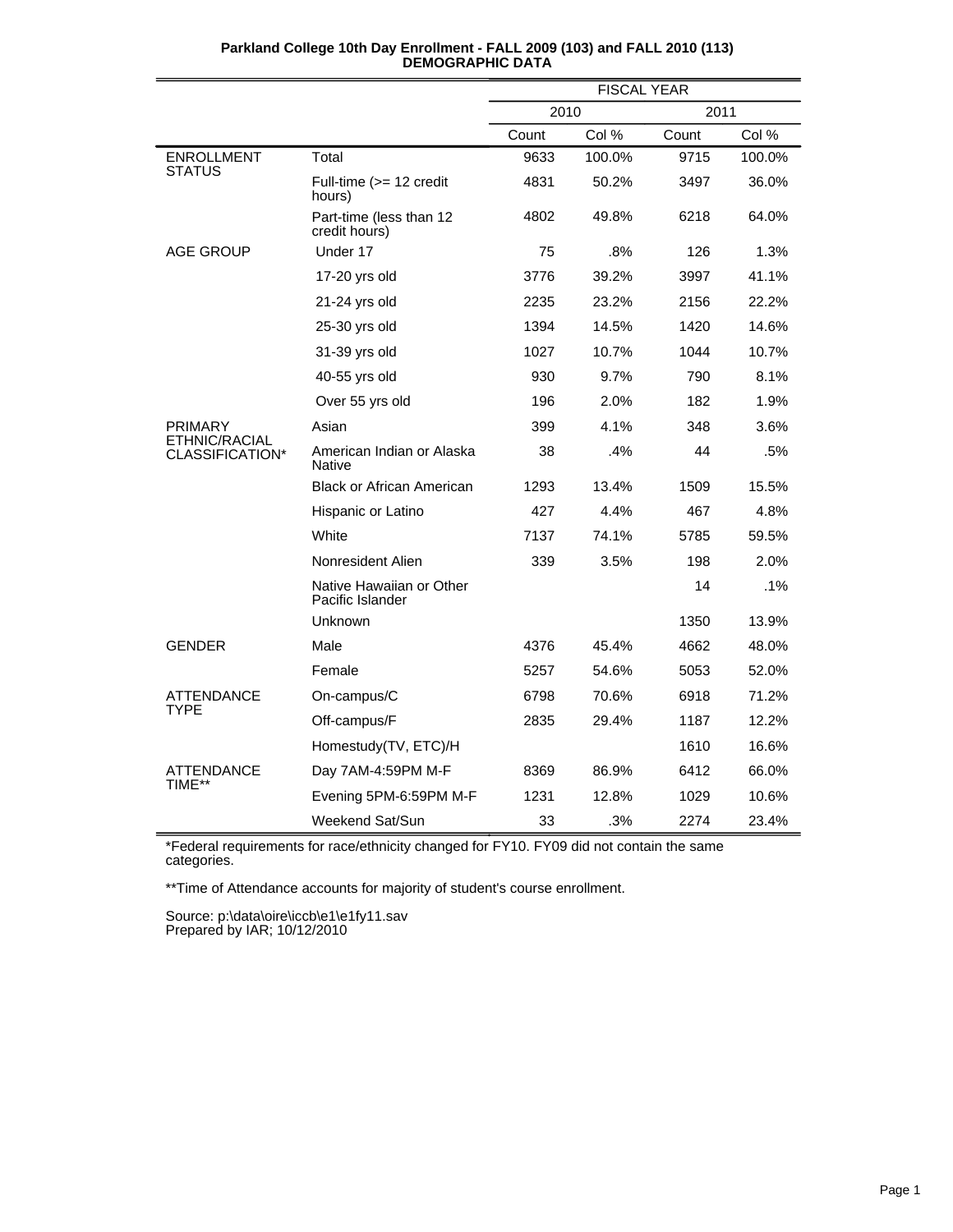|                                       |                                                                  | <b>FISCAL YEAR</b> |       |       |       |
|---------------------------------------|------------------------------------------------------------------|--------------------|-------|-------|-------|
|                                       |                                                                  | 2010<br>2011       |       |       |       |
|                                       |                                                                  | Count              | Col % | Count | Col % |
| <b>ENROLLMENT</b><br><b>STATUS</b>    | 1st time in college level<br>coursewk (incl summer)              | 1699               | 17.6% | 2835  | 29.2% |
|                                       | New pre-college student                                          | 505                | 5.2%  | 296   | 3.0%  |
|                                       | <b>Transfer student</b>                                          | 1050               | 10.9% | 401   | 4.1%  |
|                                       | New gen studies/voc skills<br>student                            | 43                 | .4%   | 84    | .9%   |
|                                       | Continuing student                                               | 4039               | 41.9% | 5735  | 59.0% |
|                                       | Moved to college-level<br>from precol/gen stud/voc<br>skills     | 387                | 4.0%  |       |       |
|                                       | Returning student                                                | 1459               | 15.1% | 95    | 1.0%  |
|                                       | Already possess degree<br>beyond Assoc<br>(Bach/Mast/Doc/1stPro) | 451                | 4.7%  | 269   | 2.8%  |
| <b>STUDENT LEVEL</b>                  | Freshman                                                         | 4562               | 47.4% | 5855  | 60.3% |
|                                       | Sophomore                                                        | 3478               | 36.1% | 2859  | 29.4% |
|                                       | <b>Dual Enrollment</b>                                           | 22                 | .2%   | 27    | .3%   |
|                                       | Unclassified/other                                               | 1212               | 12.6% | 722   | 7.4%  |
|                                       | <b>Dual Credit</b>                                               | 359                | 3.7%  | 252   | 2.6%  |
| <b>RESIDENCY</b>                      | In-district                                                      | 7431               | 77.1% | 7063  | 72.7% |
|                                       | Out-of-district                                                  | 1750               | 18.2% | 2259  | 23.3% |
|                                       | Out-of-state                                                     | 139                | 1.4%  | 121   | 1.2%  |
|                                       | <b>Foreign Country</b>                                           | 313                | 3.2%  | 272   | 2.8%  |
| <b>STUDENT INTENT</b>                 | Prepare for transfer                                             | 419                | 4.3%  | 349   | 3.6%  |
|                                       | Improve skills for present<br>job                                | 78                 | .8%   | 73    | .8%   |
|                                       | Prepare for job<br>immediately after com<br>college              | 440                | 4.6%  | 351   | 3.6%  |
|                                       | Prepare for GED/improve<br>basic ac skills                       | 20                 | .2%   | 16    | .2%   |
|                                       | Personal interest - not<br>career oriented                       | 138                | 1.4%  | 86    | .9%   |
|                                       | Other or unknown                                                 | 8538               | 88.6% | 8840  | 91.0% |
| <b>ENROLLMENT</b><br><b>OBJECTIVE</b> | Complete one or several<br>courses                               | 2909               | 30.2% | 2298  | 23.7% |
|                                       | Complete a Certificate                                           | 426                | 4.4%  | 560   | 5.8%  |
|                                       | Complete Assoc degree                                            | 6298               | 65.4% | 6857  | 70.6% |
| <b>TRANSFER</b><br><b>PLANS</b>       | NOT planning transfer                                            | 9108               | 94.5% | 9366  | 96.4% |
|                                       | YES, planning transfer                                           | 525                | 5.5%  | 349   | 3.6%  |

\*Federal requirements for race/ethnicity changed for FY10. FY09 did not contain the same categories.

\*\*Time of Attendance accounts for majority of student's course enrollment.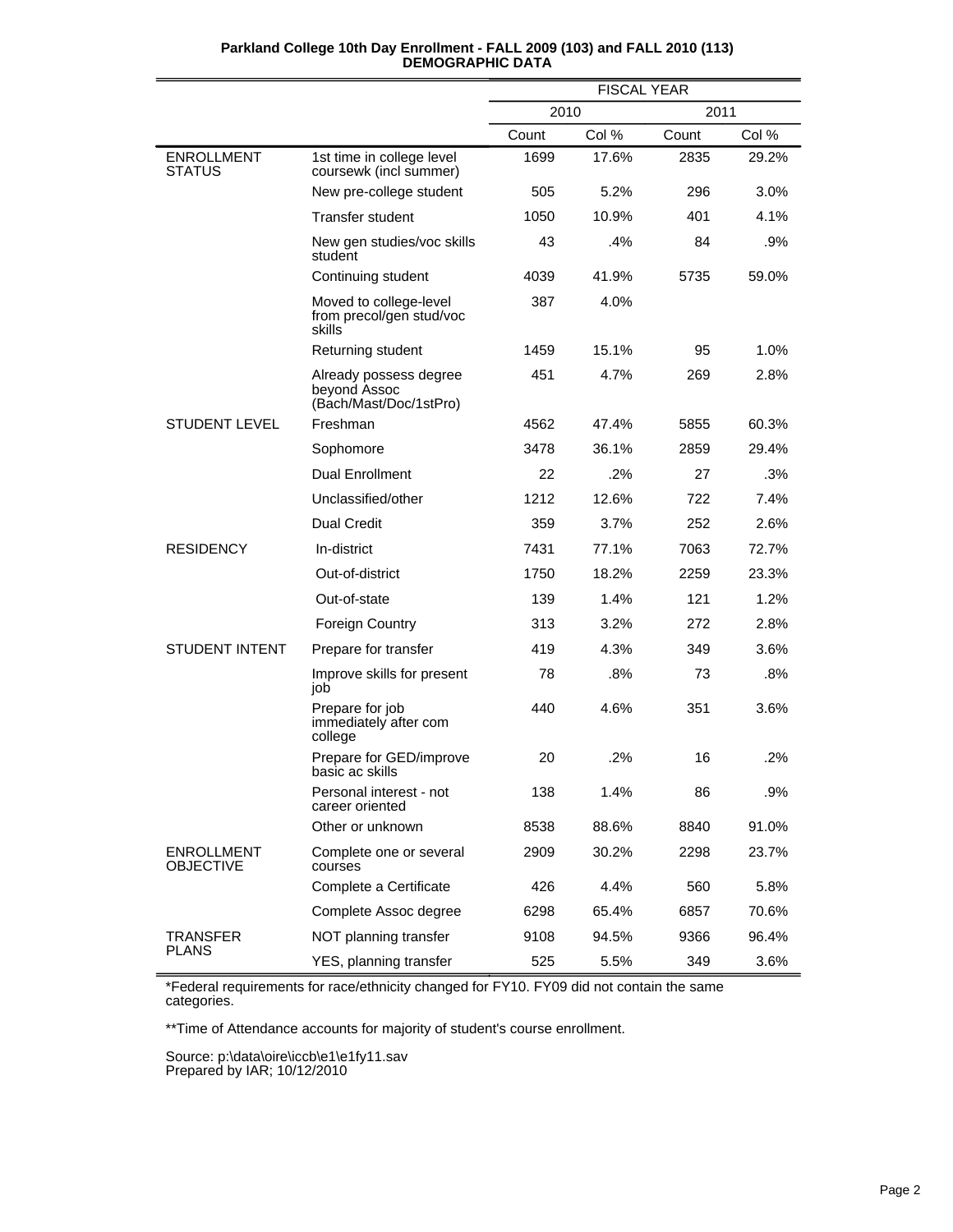|                       |                                                              | <b>FISCAL YEAR</b> |        |       |        |
|-----------------------|--------------------------------------------------------------|--------------------|--------|-------|--------|
|                       |                                                              | 2010               |        | 2011  |        |
|                       |                                                              | Count              | Col %  | Count | Col %  |
| <b>HIGHEST DEG</b>    | Assoc Deg/A                                                  | 156                | 1.6%   | 115   | 1.2%   |
| <b>EARNED</b>         | Bachelor Deg/B                                               | 322                | 3.3%   | 195   | 2.0%   |
|                       | Certificate/C                                                | 82                 | .9%    | 70    | .7%    |
|                       | Doctoral/D                                                   | 25                 | .3%    | 13    | .1%    |
|                       | GED/G                                                        | 220                | 2.3%   | 179   | 1.8%   |
|                       | High School Dip/H                                            | 6365               | 66.1%  | 8445  | 86.9%  |
|                       | Master Deg/M                                                 | 94                 | 1.0%   | 58    | .6%    |
|                       | None/N                                                       | 117                | 1.2%   |       |        |
|                       | Other/O                                                      | 167                | 1.7%   | 145   | 1.5%   |
|                       | First Prof (Dental, Law,<br>$etc$ )/P                        | 10                 | .1%    | 4     | .0%    |
|                       | Passed one college-level<br>course but did not<br>graduate/S | 732                | 7.6%   | 491   | 5.1%   |
|                       | Unknown/U                                                    | 1343               | 13.9%  |       |        |
| <b>ATHLETIC AID</b>   | No Financial Assistance                                      | 9455               | 98.2%  | 9543  | 98.2%  |
|                       | Scholarship Athlete                                          | 178                | 1.8%   | 172   | 1.8%   |
| <b>SPORT</b>          | Not a Scholarship Athlete                                    | 9455               | 98.2%  | 9543  | 98.2%  |
| <b>W/ATHLETIC AID</b> | <b>Basketball</b>                                            | 27                 | .3%    | 27    | .3%    |
|                       | Baseball (not soft)                                          | 33                 | .3%    | 33    | .3%    |
|                       | All other sports                                             | 118                | 1.2%   | 112   | 1.2%   |
|                       | Total                                                        | 9633               | 100.0% | 9715  | 100.0% |

| Parkland College 10th Day Enrollment - FALL 2009 (103) and FALL 2010 (113) |  |
|----------------------------------------------------------------------------|--|
| <b>DEMOGRAPHIC DATA</b>                                                    |  |

\*Federal requirements for race/ethnicity changed for FY10. FY09 did not contain the same categories.

\*\*Time of Attendance accounts for majority of student's course enrollment.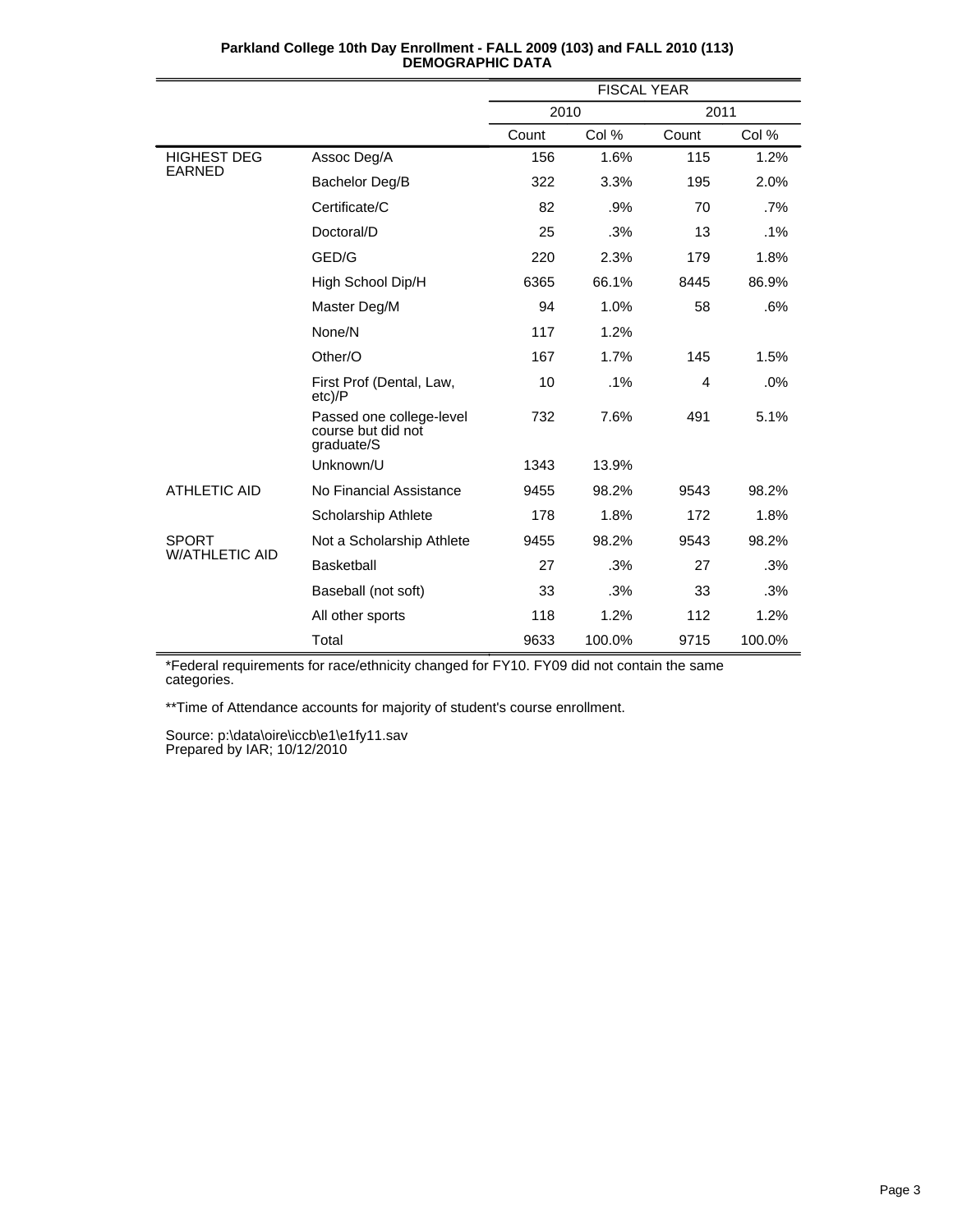|               |               |                | <b>FISCAL YEAR</b> |                         |        |  |
|---------------|---------------|----------------|--------------------|-------------------------|--------|--|
|               |               | 2010<br>2011   |                    |                         |        |  |
|               |               | Count          | Col %              | Count                   | Col %  |  |
| <b>COUNTY</b> | Adams         | 9              | .1%                | 12                      | .1%    |  |
|               | Alexander     | 1              | .0%                | $\mathbf{1}$            | .0%    |  |
|               | <b>Bond</b>   | $\overline{c}$ | .0%                | 3                       | .0%    |  |
|               | Boone         | 8              | .1%                | 3                       | .0%    |  |
|               | <b>Brown</b>  | $\overline{2}$ | .0%                |                         |        |  |
|               | <b>Bureau</b> | 8              | .1%                | 3                       | .0%    |  |
|               | Calhoun       | 1              | .0%                | $\mathbf{1}$            | .0%    |  |
|               | Carroll       | 1              | .0%                |                         |        |  |
|               | Cass          | 3              | .0%                | 7                       | .1%    |  |
|               | Champaign     | 5824           | 60.5%              | 5387                    | 55.5%  |  |
|               | Christian     | 9              | .1%                | 15                      | .2%    |  |
|               | Clark         | 8              | .1%                | 8                       | .1%    |  |
|               | Clay          | 1              | .0%                | 1                       | .0%    |  |
|               | Clinton       | 3              | .0%                | 3                       | .0%    |  |
|               | Coles         | 33             | .3%                | 40                      | .4%    |  |
|               | Cook          | 591            | 6.1%               | 909                     | 9.4%   |  |
|               | Crawford      | 9              | .1%                | 4                       | .0%    |  |
|               | Cumberland    | 6              | .1%                | 8                       | .1%    |  |
|               | De Kalb       | 8              | .1%                | 9                       | .1%    |  |
|               | De Witt       | 99             | 1.0%               | 112                     | 1.2%   |  |
|               | Douglas       | 372            | 3.9%               | 338                     | 3.5%   |  |
|               | Du Page       | 59             | .6%                | 78                      | .8%    |  |
|               | Edgar         | 32             | .3%                | 29                      | .3%    |  |
|               | Edwards       | $\overline{4}$ | .0%                |                         |        |  |
|               | Effingham     | 43             | .4%                | 28                      | .3%    |  |
|               | Fayette       |                |                    | 1                       | $.0\%$ |  |
|               | Ford          | 330            | 3.4%               | 319                     | 3.3%   |  |
|               | Franklin      |                |                    | 3                       | .0%    |  |
|               | Fulton        | 5              | .1%                | 10                      | .1%    |  |
|               | Gallatin      |                |                    | $\mathbf{1}$            | .0%    |  |
|               | Greene        |                |                    | $\overline{c}$          | .0%    |  |
|               | Grundy        | 10             | .1%                | 17                      | .2%    |  |
|               | Hancock       |                |                    | 3                       | .0%    |  |
|               | Hardin        |                |                    | 1                       | .0%    |  |
|               | Henderson     | 1              | .0%                | $\mathbf{1}$            | .0%    |  |
|               | Henry         | 7              | .1%                | 23                      | .2%    |  |
|               | Iroquois      | 206            | 2.1%               | 210                     | 2.2%   |  |
|               | Jackson       | 12             | .1%                | 9                       | .1%    |  |
|               | Jasper        | 3              | .0%                | $\overline{\mathbf{c}}$ | $.0\%$ |  |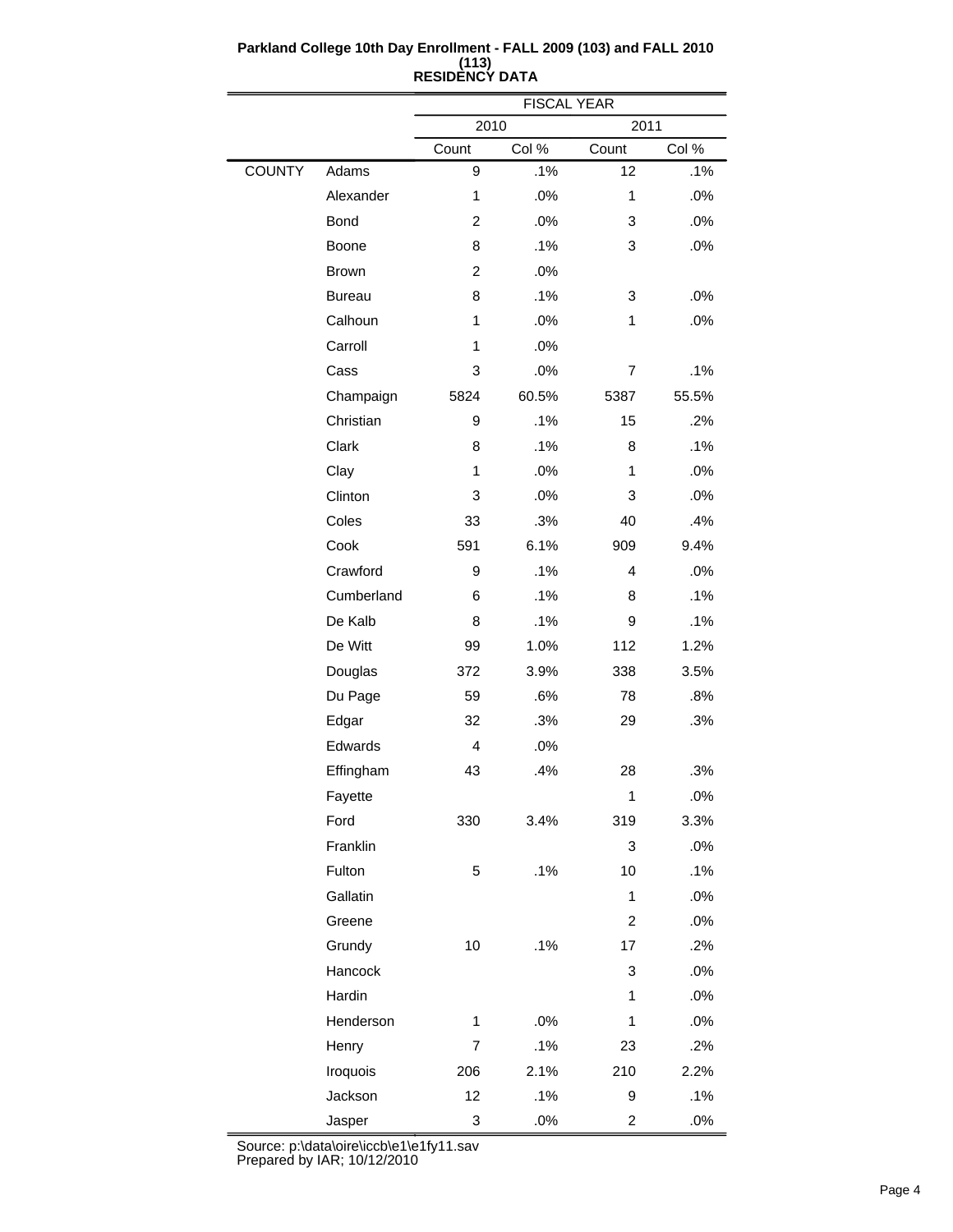|               |             | <b>FISCAL YEAR</b> |       |                |       |
|---------------|-------------|--------------------|-------|----------------|-------|
|               |             | 2010               |       | 2011           |       |
|               |             | Count              | Col % | Count          | Col % |
| <b>COUNTY</b> | Jefferson   | 1                  | .0%   | 5              | .1%   |
|               | Jersey      | 3                  | .0%   |                |       |
|               | Jo Daviess  | $\overline{2}$     | .0%   | 1              | .0%   |
|               | Johnson     | $\overline{c}$     | .0%   | 3              | .0%   |
|               | Kane        | 18                 | .2%   | 39             | .4%   |
|               | Kankakee    | 63                 | .7%   | 58             | .6%   |
|               | Kendall     | 5                  | .1%   | $\overline{7}$ | .1%   |
|               | Knox        | 3                  | .0%   | 19             | .2%   |
|               | Lake        | 62                 | .6%   | 84             | .9%   |
|               | La Salle    | 19                 | .2%   | 15             | .2%   |
|               | Lawrence    | $\mathbf{1}$       | .0%   | 1              | .0%   |
|               | Lee         | $\overline{7}$     | .1%   | 10             | .1%   |
|               | Livingston  | 94                 | 1.0%  | 105            | 1.1%  |
|               | Logan       | 17                 | .2%   | 12             | .1%   |
|               | McDonough   | 4                  | .0%   | $\overline{7}$ | .1%   |
|               | McHenry     | 21                 | .2%   | 8              | .1%   |
|               | McLean      | 207                | 2.1%  | 215            | 2.2%  |
|               | Macon       | 71                 | .7%   | 98             | 1.0%  |
|               | Macoupin    | $\mathbf{1}$       | .0%   | 8              | .1%   |
|               | Madison     | 16                 | .2%   | 30             | .3%   |
|               | Marion      | 5                  | .1%   | 9              | .1%   |
|               | Marshall    | $\overline{2}$     | .0%   | 2              | .0%   |
|               | Mason       | 1                  | .0%   | 4              | .0%   |
|               | Menard      | 4                  | .0%   | 9              | .1%   |
|               | Mercer      | $\overline{c}$     | .0%   | 8              | .1%   |
|               | Monroe      |                    |       | 2              | .0%   |
|               | Montgomery  | 3                  | .0%   | 8              | .1%   |
|               | Morgan      | 8                  | .1%   | 11             | .1%   |
|               | Moultrie    | 9                  | .1%   | 14             | .1%   |
|               | Ogle        | 7                  | .1%   | 6              | .1%   |
|               | Peoria      | 37                 | .4%   | 57             | .6%   |
|               | Perry       |                    |       | $\overline{c}$ | .0%   |
|               | Piatt       | 408                | 4.2%  | 399            | 4.1%  |
|               | Pike        | 1                  | .0%   | $\overline{c}$ | .0%   |
|               | Pulaski     | 1                  | .0%   |                |       |
|               | Putnam      | 3                  | .0%   | 3              | .0%   |
|               | Randolph    | 6                  | .1%   | 4              | .0%   |
|               | Richland    |                    |       | $\mathbf{1}$   | .0%   |
|               | Rock Island | 6                  | .1%   | 12             | .1%   |
|               | St. Clair   | 18                 | .2%   | 16             | .2%   |

 $\equiv$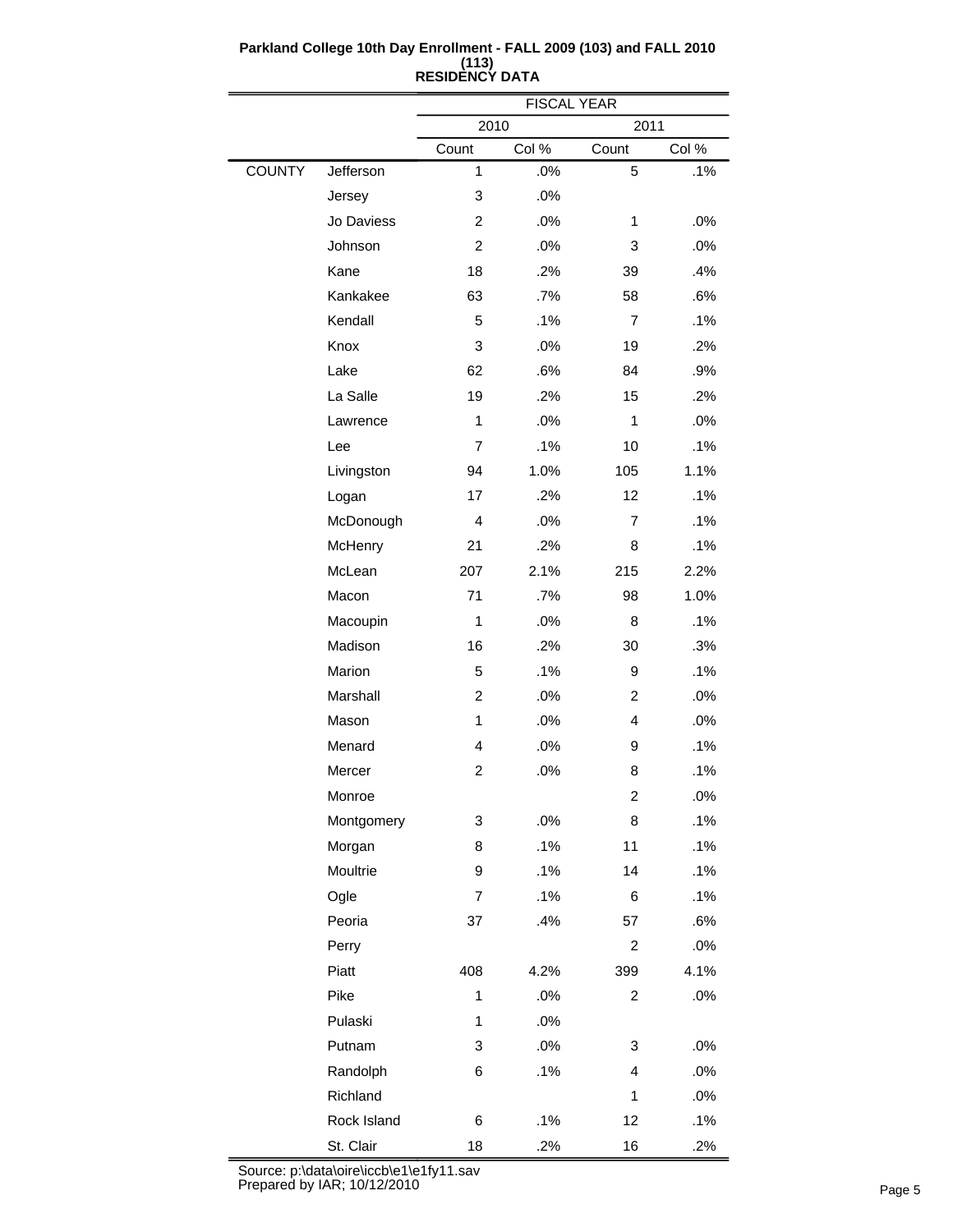|               |                         | <b>FISCAL YEAR</b> |        |                |        |  |  |
|---------------|-------------------------|--------------------|--------|----------------|--------|--|--|
|               |                         | 2010               |        | 2011           |        |  |  |
|               |                         | Count              | Col %  | Count          | Col %  |  |  |
| <b>COUNTY</b> | Saline                  |                    |        | 1              | .0%    |  |  |
|               | Sangamon                | 50                 | .5%    | 62             | .6%    |  |  |
|               | Schuyler                | 3                  | .0%    | $\overline{c}$ | .0%    |  |  |
|               | Scott                   | $\mathbf{1}$       | .0%    | 1              | .0%    |  |  |
|               | Shelby                  | 6                  | .1%    | 9              | .1%    |  |  |
|               | <b>Stark</b>            |                    |        | $\overline{2}$ | .0%    |  |  |
|               | Stephenson              | 10                 | .1%    | 3              | .0%    |  |  |
|               | Tazewell                | 19                 | .2%    | 29             | .3%    |  |  |
|               | Union                   |                    |        | 4              | .0%    |  |  |
|               | Vermilion               | 152                | 1.6%   | 185            | 1.9%   |  |  |
|               | Wabash                  |                    |        | 1              | .0%    |  |  |
|               | Warren                  | 4                  | .0%    | 10             | .1%    |  |  |
|               | Washington              | $\overline{c}$     | .0%    | 1              | .0%    |  |  |
|               | Wayne                   | $\mathbf{1}$       | .0%    | 1              | .0%    |  |  |
|               | Whiteside               | 8                  | .1%    | 11             | .1%    |  |  |
|               | Will                    | 57                 | .6%    | 76             | .8%    |  |  |
|               | Williamson              |                    |        | $\overline{c}$ | .0%    |  |  |
|               | Winnebago               | 12                 | .1%    | 15             | .2%    |  |  |
|               | Woodford                | 8                  | .1%    | 12             | .1%    |  |  |
|               | Correct/OOState/Foreign | 452                | 4.7%   | 393            | 4.0%   |  |  |
|               | Total                   | 9633               | 100.0% | 9715           | 100.0% |  |  |

**Parkland College 10th Day Enrollment - FALL 2009 (103) and FALL 2010 (113) RESIDENCY DATA**

Source: p:\data\oire\iccb\e1\e1fy11.sav

Prepared by IAR; 10/12/2010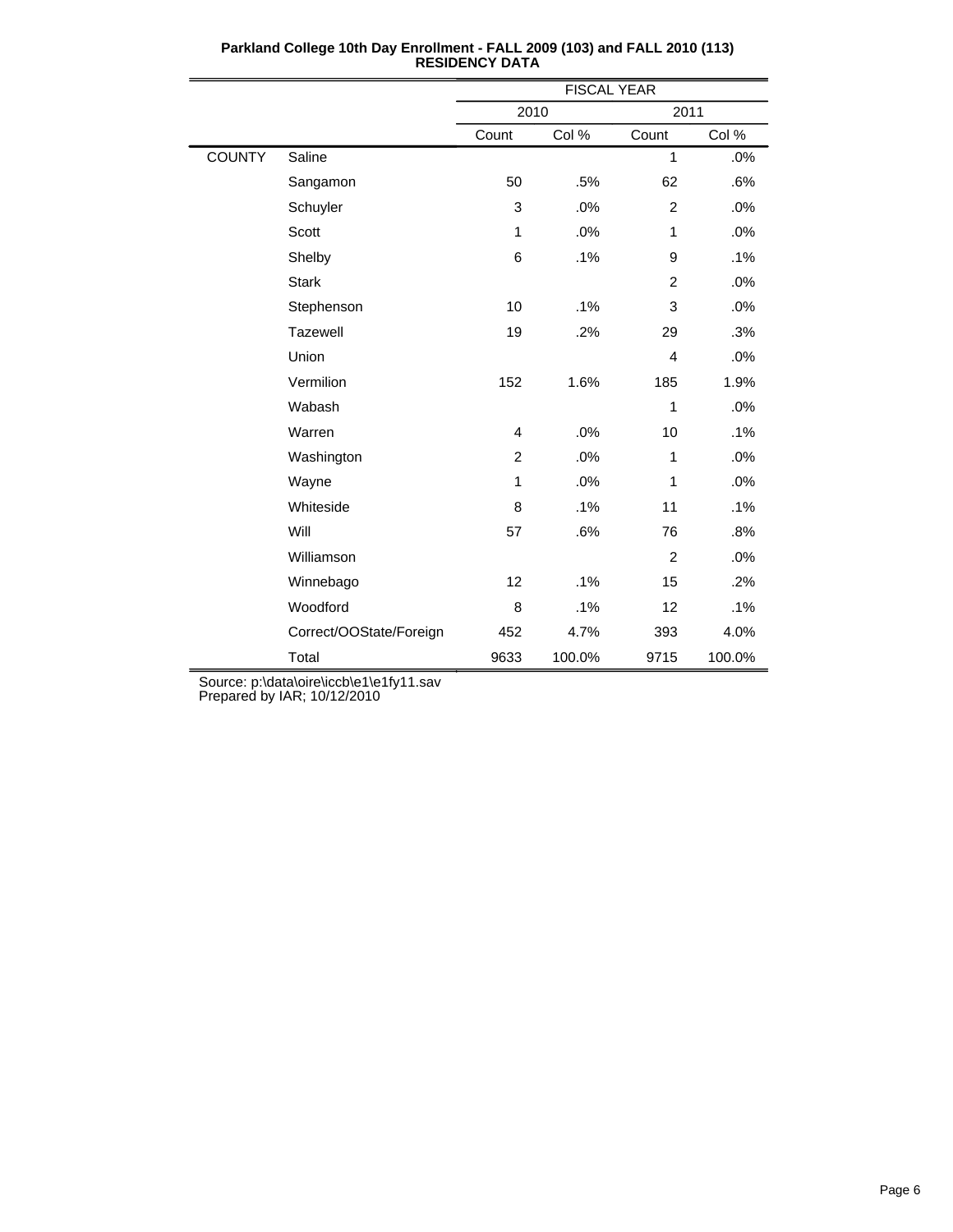|                            |                             | <b>FISCAL YEAR</b> |        |       |        |
|----------------------------|-----------------------------|--------------------|--------|-------|--------|
|                            |                             | 2010               |        | 2011  |        |
|                            |                             | Count              | Col %  | Count | Col %  |
| OUT-OF-<br><b>DISTRICT</b> | Total                       | 1750               | 100.0% | 2259  | 100.0% |
|                            | Kaskaskia Coll              | 11                 | .6%    | 18    | $.8\%$ |
|                            | Coll of DuPage              | 65                 | 3.7%   | 87    | 3.9%   |
|                            | <b>Black Hawk Coll</b>      | 11                 | .6%    | 42    | 1.9%   |
|                            | <b>Triton Coll</b>          | 29                 | 1.7%   | 56    | 2.5%   |
|                            | Sauk Valley Comm Coll       | 15                 | .9%    | 21    | .9%    |
|                            | Danville Area Comm Coll     | 170                | 9.7%   | 188   | 8.3%   |
|                            | City Coll of Chicago        | 274                | 15.7%  | 463   | 20.5%  |
|                            | Elgin Comm College          | 18                 | 1.0%   | 42    | 1.9%   |
|                            | South Surburban Coll        | 17                 | 1.0%   | 43    | 1.9%   |
|                            | Rock Valley Coll            | 24                 | 1.4%   | 23    | 1.0%   |
|                            | William Rainey Harper Col   | 43                 | 2.5%   | 30    | 1.3%   |
|                            | Il Valley Comm Coll         | 24                 | 1.4%   | 40    | 1.8%   |
|                            | Il Central Coll             | 65                 | 3.7%   | 94    | 4.2%   |
|                            | Prairie State Coll          | 59                 | 3.4%   | 85    | 3.8%   |
|                            | Waubonsee Comm Coll         | 24                 | 1.4%   | 26    | 1.2%   |
|                            | Lake Land Coll              | 109                | 6.2%   | 100   | 4.4%   |
|                            | Carl Sandburg Coll          | 36                 | 2.1%   | 78    | 3.5%   |
|                            | <b>Highland Coomm Coll</b>  | 13                 | .7%    | 8     | .4%    |
|                            | Kankakee Comm Coll          | 132                | 7.5%   | 116   | 5.1%   |
|                            | Rend Lake Coll              | 3                  | .2%    | 9     | .4%    |
|                            | <b>Belleville Area Coll</b> | 26                 | 1.5%   | 25    | 1.1%   |
|                            | Kishwaukee Coll             | 8                  | .5%    | 6     | .3%    |
|                            | Moraine Valley Comm Coll    | 42                 | 2.4%   | 59    | 2.6%   |
|                            | Joliet Junior Coll          | 48                 | 2.7%   | 56    | 2.5%   |
|                            | Lincoln Land Comm Coll      | 71                 | 4.1%   | 105   | 4.6%   |
|                            | Morton College              | 4                  | .2%    | 21    | .9%    |
|                            | McHenry County Coll         | 13                 | .7%    | 1     | .0%    |
|                            | Il Eastern Comm Coll        | 15                 | .9%    | 10    | .4%    |
|                            | John A Logan Coll           | 11                 | .6%    | 7     | .3%    |
|                            | Shawnee Comm Coll           | 5                  | .3%    |       |        |
|                            | Coll of Lake County         | 52                 | 3.0%   | 69    | 3.1%   |
|                            | Southeastern II Coll        | 1                  | .1%    | 3     | .1%    |
|                            | Spoon River Coll            | 9                  | .5%    | 19    | .8%    |
|                            | Oakton College              | 47                 | 2.7%   | 36    | 1.6%   |
|                            | Lewis & Clark Comm Coll     | 11                 | .6%    | 20    | $.9\%$ |
|                            | Richland Comm Coll          | 89                 | 5.1%   | 116   | 5.1%   |
|                            | John Wood Comm Coll         | 10                 | .6%    | 11    | .5%    |
|                            | Heartland Comm Coll         | 145                | 8.3%   | 124   | 5.5%   |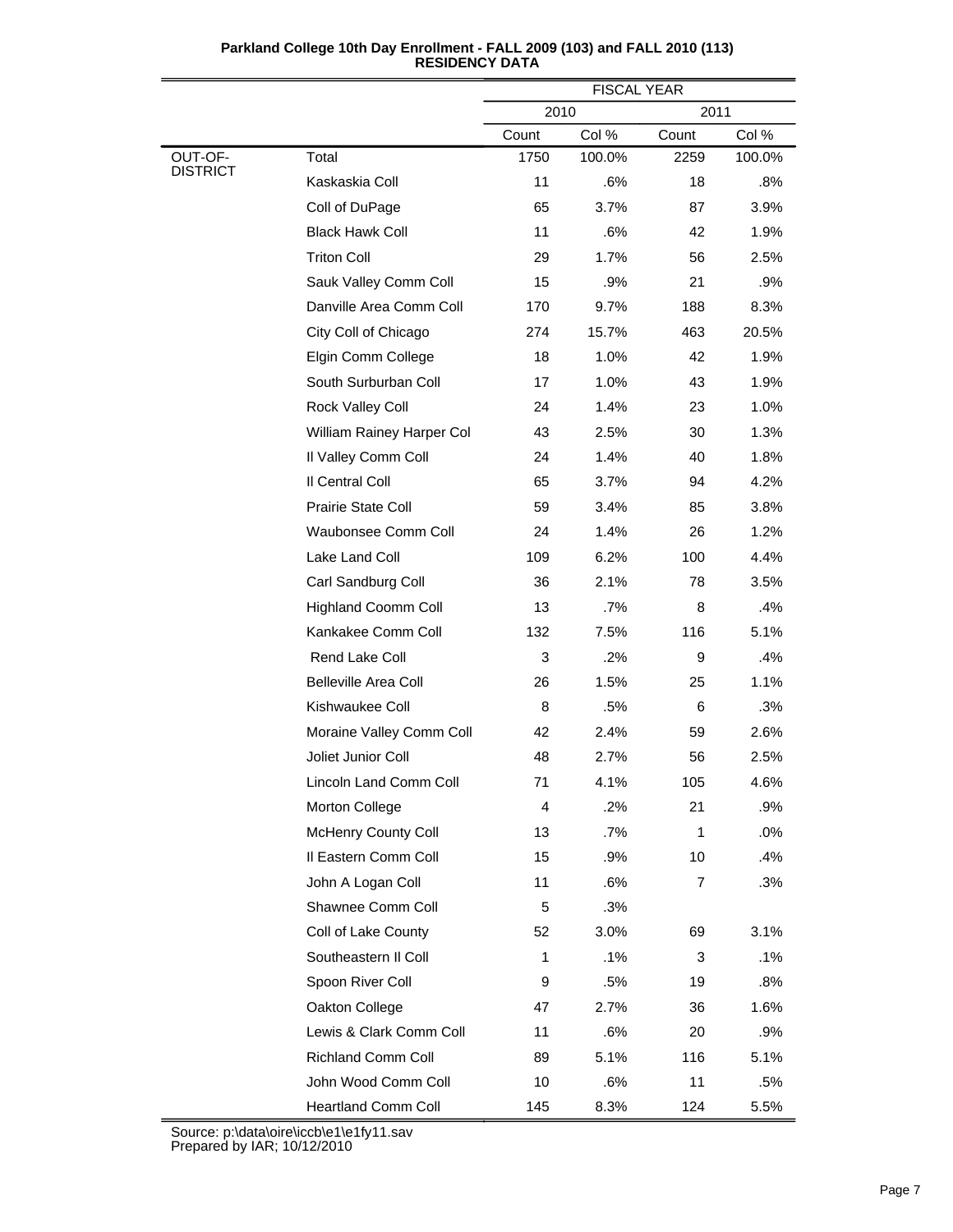| Parkland College 10th Day Enrollment - FALL 2009 (103) and FALL 2010 (113) |  |
|----------------------------------------------------------------------------|--|
| <b>RESIDENCY DATA</b>                                                      |  |

|                                     |                              | <b>FISCAL YEAR</b> |        |       |        |  |
|-------------------------------------|------------------------------|--------------------|--------|-------|--------|--|
|                                     |                              | 2010               |        | 2011  |        |  |
|                                     |                              | Count              | Col %  | Count | Col %  |  |
| OUT-OF-<br><b>DISTRICT</b>          | State Comm Coll              |                    | .1%    | 2     | $.1\%$ |  |
| <b>DIST INSTRUCT</b><br>ARRANGEMENT | Not shared/not<br>chargeback | 9360               | 97.2%  | 9420  | 97.0%  |  |
|                                     | Shared from another coll     | 197                | 2.0%   | 226   | 2.3%   |  |
|                                     | Chargeback                   | 76                 | .8%    | 69    | .7%    |  |
|                                     | Total                        | 9633               | 100.0% | 9715  | 100.0% |  |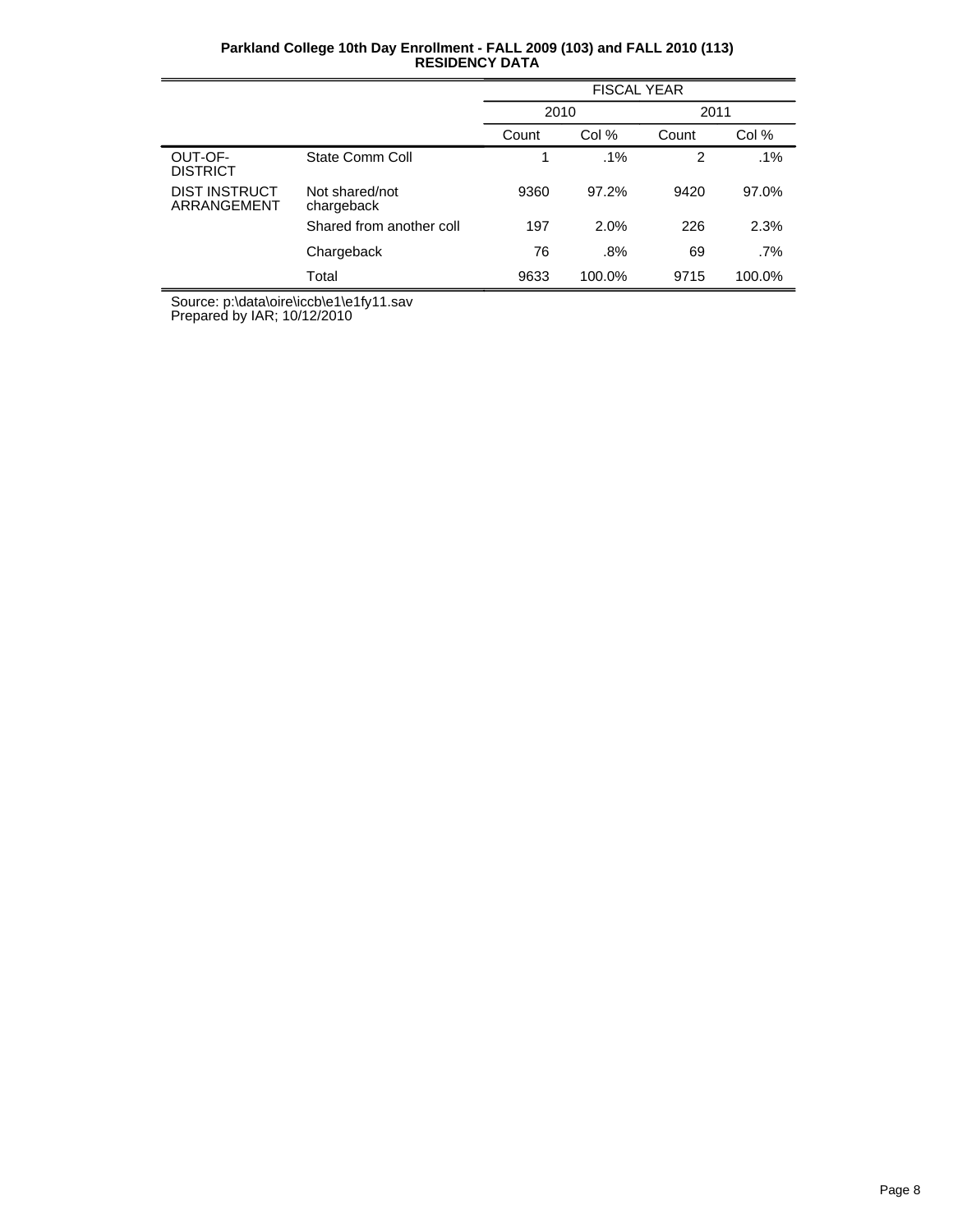|              |                      | <b>FISCAL YEAR</b>      |       |                |       |  |  |
|--------------|----------------------|-------------------------|-------|----------------|-------|--|--|
|              |                      | 2010                    |       |                | 2011  |  |  |
|              |                      | Count                   | Col % | Count          | Col % |  |  |
| <b>STATE</b> | Not Reported         | 8                       | .1%   |                |       |  |  |
|              | Alabama              | 1                       | .0%   |                |       |  |  |
|              | Arizona              | 3                       | .0%   |                |       |  |  |
|              | Arkansas             | $\mathbf{1}$            | .0%   | 2              | .0%   |  |  |
|              | California           | 11                      | .1%   | $\overline{7}$ | .1%   |  |  |
|              | Colorado             | 3                       | .0%   | 1              | .0%   |  |  |
|              | Connecticut          | 1                       | .0%   |                |       |  |  |
|              | Delaware             | 1                       | .0%   | $\mathbf{1}$   | .0%   |  |  |
|              | District of Columbia | $\overline{2}$          | .0%   |                |       |  |  |
|              | Florida              | 5                       | .1%   | 3              | .0%   |  |  |
|              | Georgia              | 5                       | .1%   | 3              | .0%   |  |  |
|              | Hawaii               | $\mathbf{1}$            | .0%   |                |       |  |  |
|              | Idaho                | 1                       | .0%   |                |       |  |  |
|              | Illinois             | 9184                    | 95.3% | 9324           | 96.0% |  |  |
|              | Indiana              | 24                      | .2%   | 33             | .3%   |  |  |
|              | lowa                 | 3                       | .0%   | 3              | .0%   |  |  |
|              | Kansas               | 1                       | .0%   |                |       |  |  |
|              | Kentucky             | $\mathbf{1}$            | .0%   | $\overline{c}$ | .0%   |  |  |
|              | Louisiana            | 1                       | .0%   |                |       |  |  |
|              | Maryland             | 3                       | .0%   | $\mathbf{1}$   | .0%   |  |  |
|              | Massachusetts        | 1                       | .0%   |                |       |  |  |
|              | Michigan             | 6                       | .1%   | 2              | .0%   |  |  |
|              | Minnesota            |                         |       | $\overline{2}$ | .0%   |  |  |
|              | Mississippi          |                         |       | 1              | .0%   |  |  |
|              | Missouri             | 11                      | .1%   | 16             | .2%   |  |  |
|              | Montana              | 1                       | .0%   | 1              | .0%   |  |  |
|              | Nebraska             | 1                       | .0%   | $\mathbf{1}$   | .0%   |  |  |
|              | Nevada               |                         |       | 1              | .0%   |  |  |
|              | New Jersey           | 6                       | .1%   | 7              | .1%   |  |  |
|              | New York             | 6                       | .1%   | 3              | .0%   |  |  |
|              | North Carolina       | $\overline{2}$          | .0%   |                |       |  |  |
|              | Ohio                 | 8                       | .1%   | 6              | .1%   |  |  |
|              | Oregon               | $\mathbf{1}$            | .0%   | $\overline{c}$ | .0%   |  |  |
|              | Pennsylvania         | 2                       | .0%   | 3              | .0%   |  |  |
|              | South Carolina       | 1                       | .0%   |                |       |  |  |
|              | Tennessee            |                         |       | $\mathbf{1}$   | .0%   |  |  |
|              | Texas                | 3                       | .0%   | 5              | .1%   |  |  |
|              | Utah                 |                         |       | $\mathbf{1}$   | .0%   |  |  |
|              | Virginia             | $\overline{\mathbf{c}}$ | .0%   | 5              | .1%   |  |  |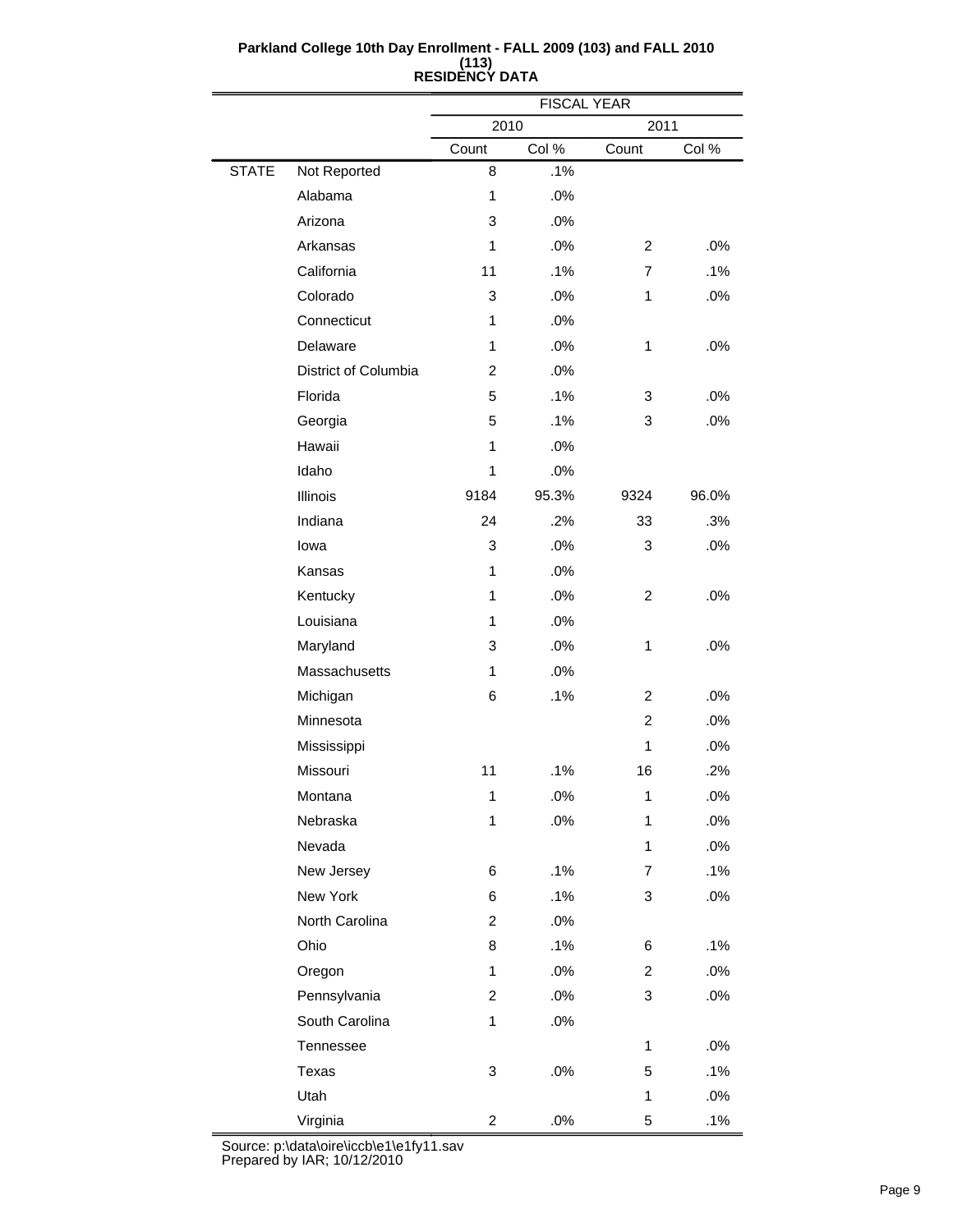|              |             | <b>FISCAL YEAR</b> |        |       |        |  |  |
|--------------|-------------|--------------------|--------|-------|--------|--|--|
|              |             | 2010               |        | 2011  |        |  |  |
|              |             | Count              | Col %  | Count | Col %  |  |  |
| <b>STATE</b> | Washington  | 2                  | .0%    |       |        |  |  |
|              | Wisconsin   | 7                  | $.1\%$ | 4     | .0%    |  |  |
|              | Wyoming     |                    |        | 1     | .0%    |  |  |
|              | Puerto Rico |                    |        | 1     | $.0\%$ |  |  |
|              | Foreign     | 313                | 3.2%   | 272   | 2.8%   |  |  |
|              | Total       | 9633               | 100.0% | 9715  | 100.0% |  |  |

Source: p:\data\oire\iccb\e1\e1fy11.sav

Prepared by IAR; 10/12/2010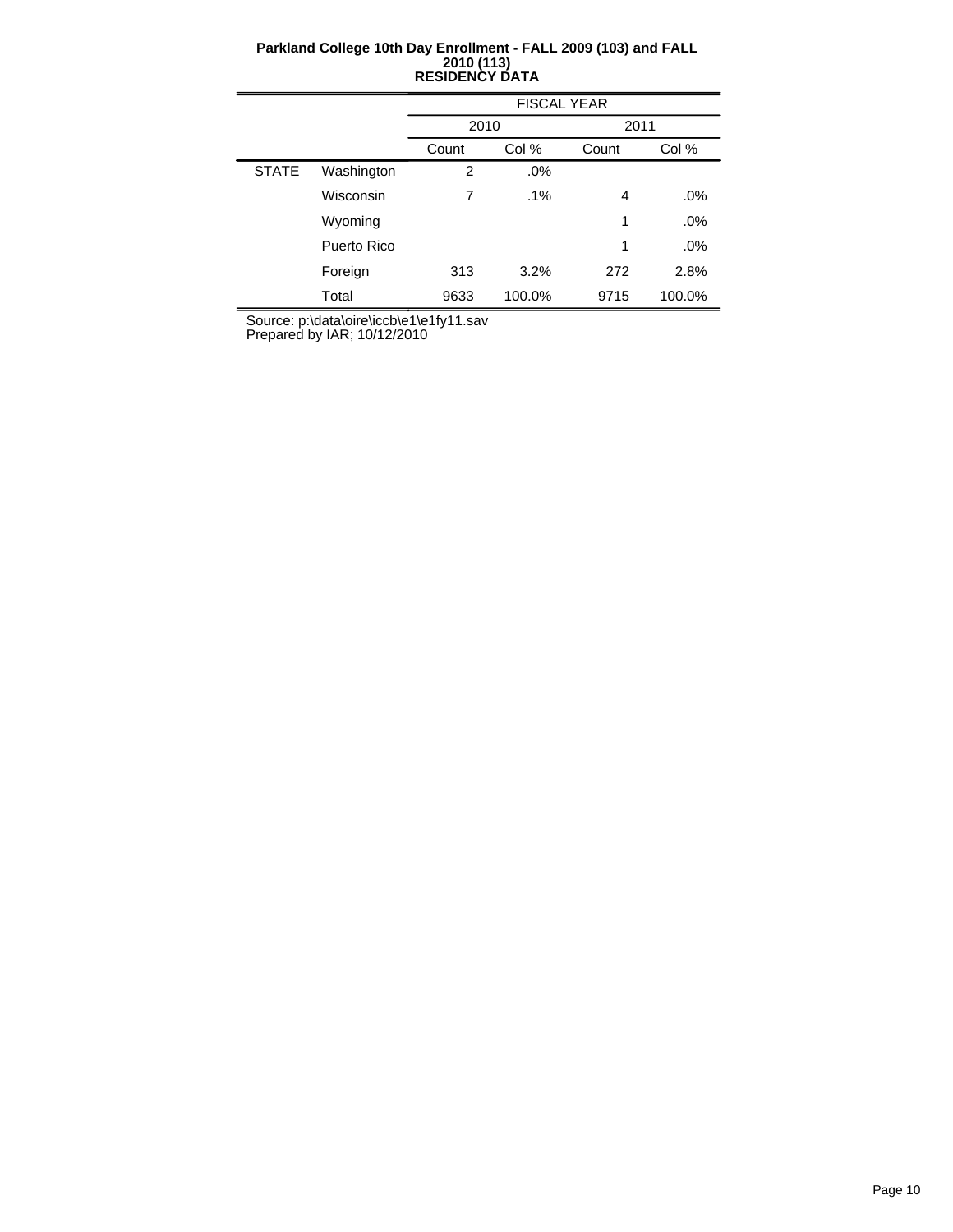|                            |                 | <b>FISCAL YEAR</b> |       |                |       |  |
|----------------------------|-----------------|--------------------|-------|----------------|-------|--|
|                            |                 | 2010<br>2011       |       |                |       |  |
|                            |                 | Count              | Col % | Count          | Col % |  |
| <b>PROGRAM</b><br>OF STUDY | <b>B ABGAAS</b> | 3                  | .0%   | $\overline{7}$ | .1%   |  |
|                            | <b>B ABKAAS</b> | 10                 | .1%   | 3              | .0%   |  |
|                            | <b>B ABLAAS</b> | 45                 | .5%   | 42             | .4%   |  |
|                            | <b>B ABLCER</b> | 1                  | .0%   | 1              | .0%   |  |
|                            | <b>B ABMAAS</b> | 36                 | .4%   | 39             | .4%   |  |
|                            | <b>B ABRAAS</b> | 5                  | .1%   | 9              | .1%   |  |
|                            | <b>B ABTAAS</b> | 6                  | .1%   | 10             | .1%   |  |
|                            | <b>B ACCAAS</b> | 130                | 1.3%  | 136            | 1.4%  |  |
|                            | <b>B ACCCER</b> | 19                 | .2%   | 15             | .2%   |  |
|                            | <b>B AGBCER</b> | 3                  | .0%   | 5              | .1%   |  |
|                            | <b>B CCPAAS</b> | 3                  | .0%   | 7              | .1%   |  |
|                            | <b>B CSSAAS</b> | 1                  | .0%   | 1              | .0%   |  |
|                            | <b>B EQMAAS</b> | 21                 | .2%   | 16             | .2%   |  |
|                            | <b>B EQMCER</b> | 1                  | .0%   | 5              | .1%   |  |
|                            | <b>B FLDCER</b> | $\overline{c}$     | .0%   | 3              | .0%   |  |
|                            | <b>B GISAAS</b> | $\overline{c}$     | .0%   |                |       |  |
|                            | <b>B GISCER</b> |                    |       | 3              | .0%   |  |
|                            | <b>B HIFCER</b> | 8                  | .1%   | 4              | .0%   |  |
|                            | <b>B HIHAAS</b> | 23                 | .2%   | 23             | .2%   |  |
|                            | <b>B HIMCER</b> |                    |       | $\overline{c}$ | .0%   |  |
|                            | <b>B HIRAAS</b> | 50                 | .5%   | 41             | .4%   |  |
|                            | <b>B HRCAAS</b> |                    |       | 4              | .0%   |  |
|                            | <b>B INDCER</b> | 17                 | .2%   | 15             | .2%   |  |
|                            | <b>B INTCER</b> | 6                  | .1%   | 5              | .1%   |  |
|                            | <b>B MGTAAS</b> | 180                | 1.9%  | 184            | 1.9%  |  |
|                            | <b>B MKTAAS</b> | 55                 | .6%   | 49             | .5%   |  |
|                            | C TFLCER        | 1                  | .0%   | 1              | .0%   |  |
|                            | E ACECER        |                    |       | 1              | .0%   |  |
|                            | E ACRAAS        | 48                 | .5%   | 43             | .4%   |  |
|                            | <b>E ACRCER</b> | 6                  | .1%   | 9              | .1%   |  |
|                            | E AFTAAS        | 24                 | .2%   | 27             | .3%   |  |
|                            | E AMTCER        | 3                  | .0%   | 9              | .1%   |  |
|                            | <b>E AUSCER</b> | 4                  | .0%   | 2              | .0%   |  |
|                            | <b>E AUTAAS</b> | 78                 | .8%   | 86             | .9%   |  |
|                            | <b>E BCRCER</b> | 10                 | .1%   | 15             | .2%   |  |
|                            | E BLACER        | 9                  | .1%   |                |       |  |
|                            | E CCACER        | 36                 | .4%   | 97             | 1.0%  |  |
|                            | E CDBAAS        | 30                 | .3%   | 23             | .2%   |  |
|                            | E CDMAAS        | 58                 | .6%   | 70             | .7%   |  |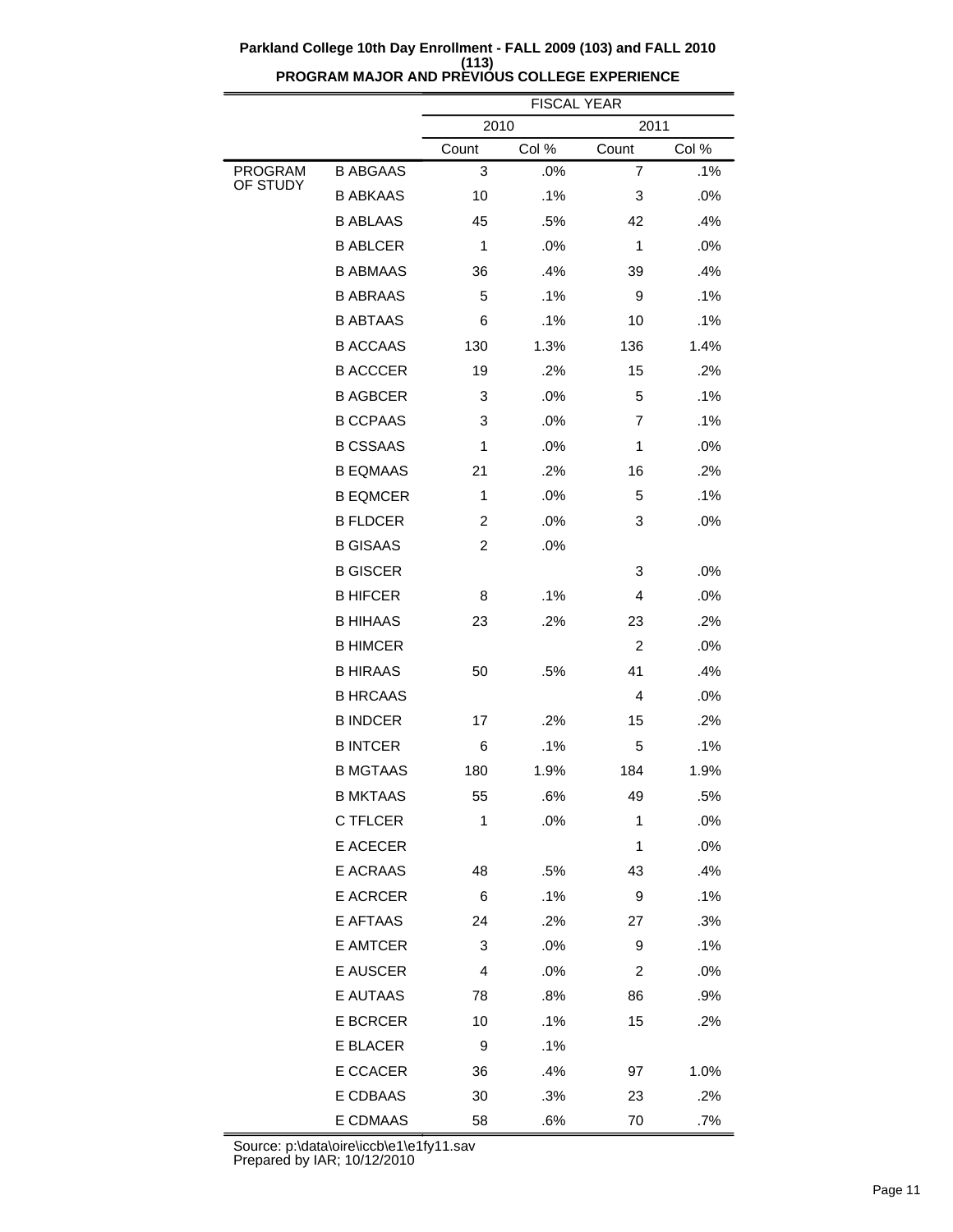|                     |                 | <b>FISCAL YEAR</b> |       |                |       |  |  |
|---------------------|-----------------|--------------------|-------|----------------|-------|--|--|
|                     |                 | 2010<br>2011       |       |                |       |  |  |
|                     |                 | Count              | Col % | Count          | Col % |  |  |
| PROGRAM<br>OF STUDY | E CDSAAS        | 8                  | .1%   | $\overline{7}$ | .1%   |  |  |
|                     | <b>E CITAAS</b> |                    |       | 1              | .0%   |  |  |
|                     | <b>E CIVCER</b> | 7                  | .1%   | 3              | .0%   |  |  |
|                     | <b>E CMDCER</b> | 1                  | .0%   | 3              | .0%   |  |  |
|                     | <b>E CRRCER</b> |                    |       | 1              | .0%   |  |  |
|                     | E CTTAAS        | 3                  | .0%   | 6              | .1%   |  |  |
|                     | <b>E CWCCER</b> | 1                  | .0%   |                |       |  |  |
|                     | <b>E ECJAAS</b> | 1                  | .0%   |                |       |  |  |
|                     | E ECSAAS        | 33                 | .3%   | 30             | .3%   |  |  |
|                     | <b>E EIWCER</b> |                    |       | 2              | .0%   |  |  |
|                     | <b>E ELPCER</b> | 13                 | .1%   | 10             | .1%   |  |  |
|                     | <b>E ENSAES</b> | 201                | 2.1%  | 192            | 2.0%  |  |  |
|                     | <b>E ERWCER</b> |                    |       | 2              | .0%   |  |  |
|                     | E GLZCER        |                    |       | 9              | .1%   |  |  |
|                     | E HVCCER        | 28                 | .3%   | 33             | .3%   |  |  |
|                     | <b>E IMTCER</b> | 33                 | .3%   | 38             | .4%   |  |  |
|                     | <b>E IRWCER</b> |                    |       | 37             | .4%   |  |  |
|                     | <b>ELBRCER</b>  | 4                  | .0%   |                |       |  |  |
|                     | <b>E MFGAAS</b> | 24                 | .2%   | 37             | .4%   |  |  |
|                     | <b>E MFTCER</b> | 3                  | .0%   | 6              | .1%   |  |  |
|                     | <b>E MPTAAS</b> |                    |       | 1              | .0%   |  |  |
|                     | <b>E PDACER</b> | $\overline{2}$     | .0%   | 29             | .3%   |  |  |
|                     | E PETAAS        | 53                 | .6%   | 60             | .6%   |  |  |
|                     | <b>E PFTCER</b> | 1                  | .0%   | 1              | .0%   |  |  |
|                     | <b>E SMACER</b> | 1                  | .0%   | 13             | .1%   |  |  |
|                     | E SSTAAS        |                    |       | 7              | .1%   |  |  |
|                     | E TACCER        | 2                  | .0%   |                |       |  |  |
|                     | <b>EHAC CER</b> |                    |       | 2              | .0%   |  |  |
|                     | F AADAFA        | 60                 | .6%   | 76             | .8%   |  |  |
|                     | F AAEAFA        | 14                 | .1%   | 15             | .2%   |  |  |
|                     | <b>F GDSAAS</b> | 73                 | .8%   | 66             | .7%   |  |  |
|                     | <b>F MCBAAS</b> | 31                 | .3%   | 34             | .3%   |  |  |
|                     | <b>F MCCAAS</b> | 9                  | .1%   | 12             | .1%   |  |  |
|                     | <b>F MSEAFA</b> | 16                 | .2%   | 26             | .3%   |  |  |
|                     | F MSPAFA        | 34                 | .4%   | 32             | .3%   |  |  |
|                     | <b>FMPH AAS</b> |                    |       | 6              | .1%   |  |  |
|                     | <b>G DCMCER</b> |                    |       | 3              | .0%   |  |  |
|                     | <b>G DHGAAS</b> | 68                 | .7%   | 67             | .7%   |  |  |
|                     | <b>G DTPAAS</b> | 15                 | .2%   | 19             | .2%   |  |  |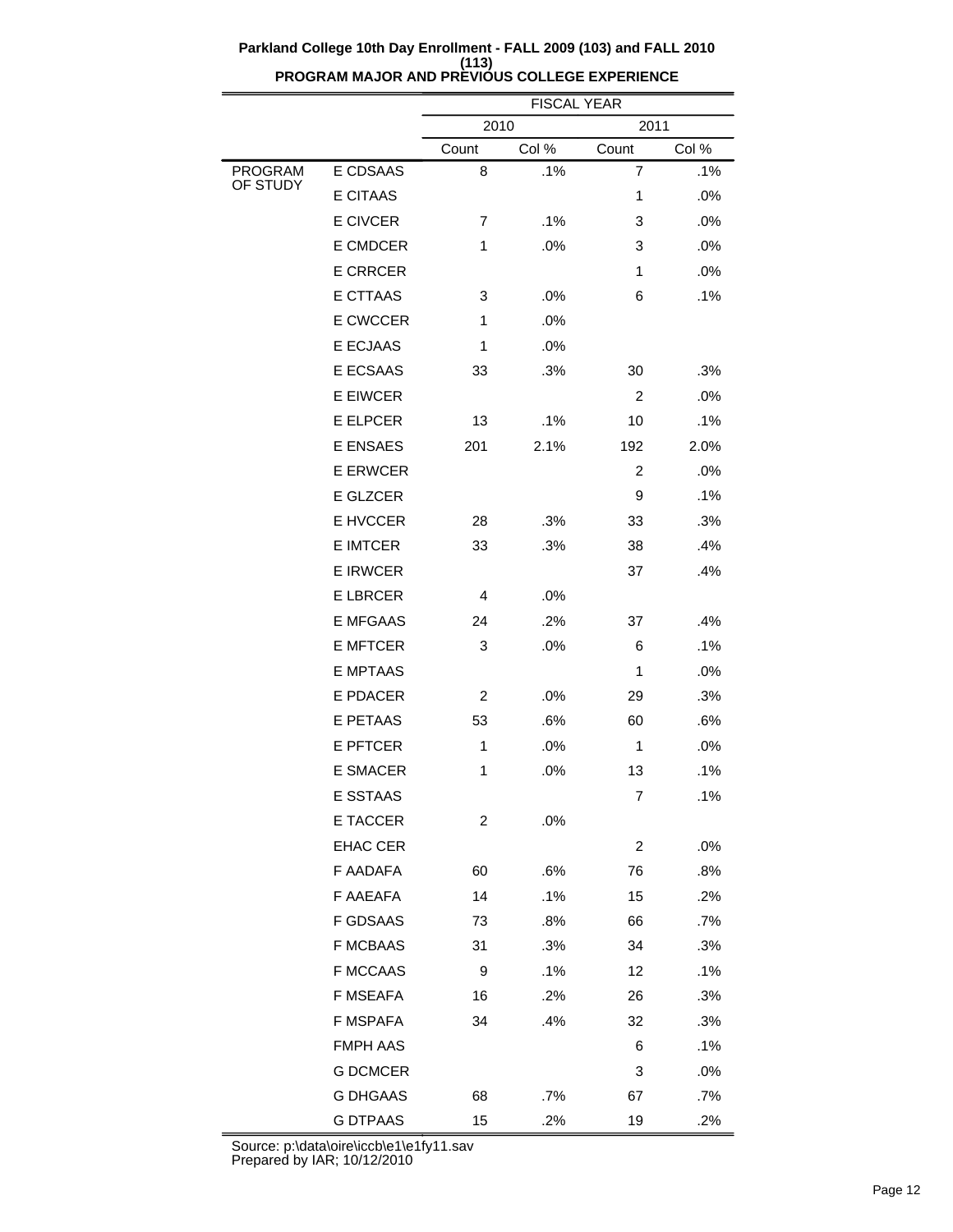$\overline{\phantom{a}}$ 

|                            |                 | <b>FISCAL YEAR</b> |       |                |       |  |
|----------------------------|-----------------|--------------------|-------|----------------|-------|--|
|                            |                 | 2010<br>2011       |       |                |       |  |
|                            |                 | Count              | Col % | Count          | Col % |  |
| <b>PROGRAM</b><br>OF STUDY | <b>G DTPCER</b> | 1                  | .0%   | $\overline{4}$ | .0%   |  |
|                            | <b>G EMACER</b> | 3                  | .0%   | 2              | .0%   |  |
|                            | <b>G EMTAAS</b> | 9                  | .1%   | 18             | .2%   |  |
|                            | <b>G EMTCER</b> | 15                 | .2%   | 7              | .1%   |  |
|                            | <b>G MASCER</b> | 38                 | .4%   | 47             | .5%   |  |
|                            | <b>G MSGCER</b> | 17                 | .2%   | 17             | .2%   |  |
|                            | <b>G NASCER</b> | 31                 | .3%   | 34             | .3%   |  |
|                            | <b>G NURAAS</b> | 199                | 2.1%  | 197            | 2.0%  |  |
|                            | <b>G NURCER</b> | 25                 | .3%   | 10             | .1%   |  |
|                            | <b>G OTAAAS</b> | 38                 | .4%   | 33             | .3%   |  |
|                            | <b>G RTTAAS</b> | 43                 | .4%   | 33             | .3%   |  |
|                            | <b>G SURAAS</b> | 32                 | .3%   | 33             | .3%   |  |
|                            | <b>G VTTAAS</b> | 62                 | .6%   | 64             | .7%   |  |
|                            | <b>G XRAAAS</b> | 34                 | .4%   | 37             | .4%   |  |
|                            | <b>GXMR CER</b> |                    |       | 5              | .1%   |  |
|                            | H GAAAA         | 1420               | 14.7% | 1332           | 13.7% |  |
|                            | H GAACE         | 1355               | 14.1% | 84             | .9%   |  |
|                            | <b>M CNAAAS</b> | 1                  | .0%   |                |       |  |
|                            | N ASGAS         | 1528               | 15.9% | 1434           | 14.8% |  |
|                            | <b>N FTRCER</b> | 15                 | .2%   | 17             | .2%   |  |
|                            | OCCUP0199       | 31                 | .3%   |                |       |  |
|                            | OCCUP0699       | 21                 | .2%   |                |       |  |
|                            | OCCUP0799       | 96                 | 1.0%  |                |       |  |
|                            | OCCUP1099       | 24                 | .2%   |                |       |  |
|                            | OCCUP1599       | 13                 | .1%   |                |       |  |
|                            | OCCUP1799       | 786                | 8.2%  | 550            | 5.7%  |  |
|                            | OCCUP2101       | 26                 | .3%   |                |       |  |
|                            | OCCUP3199       | 1                  | .0%   |                |       |  |
|                            | OCCUP4399       | 8                  | .1%   |                |       |  |
|                            | OCCUP4699       | 16                 | .2%   |                |       |  |
|                            | OCCUP4799       | 32                 | .3%   |                |       |  |
|                            | OCCUP4899       | 15                 | .2%   |                |       |  |
|                            | S CDACER        | 7                  | .1%   | 6              | .1%   |  |
|                            | S CHDAAS        | 99                 | 1.0%  | 89             | .9%   |  |
|                            | S CJSAAS        | 170                | 1.8%  | 209            | 2.2%  |  |
|                            | S FSTAAS        | 42                 | .4%   | 27             | .3%   |  |
|                            | <b>S FSTCER</b> | 3                  | .0%   | 2              | .0%   |  |
|                            | S HSTAAS        |                    |       | 1              | .0%   |  |
|                            | S PROAAS        |                    |       | 3              | .0%   |  |

Source: p:\data\oire\iccb\e1\e1fy11.sav Prepared by IAR; 10/12/2010

 $\equiv$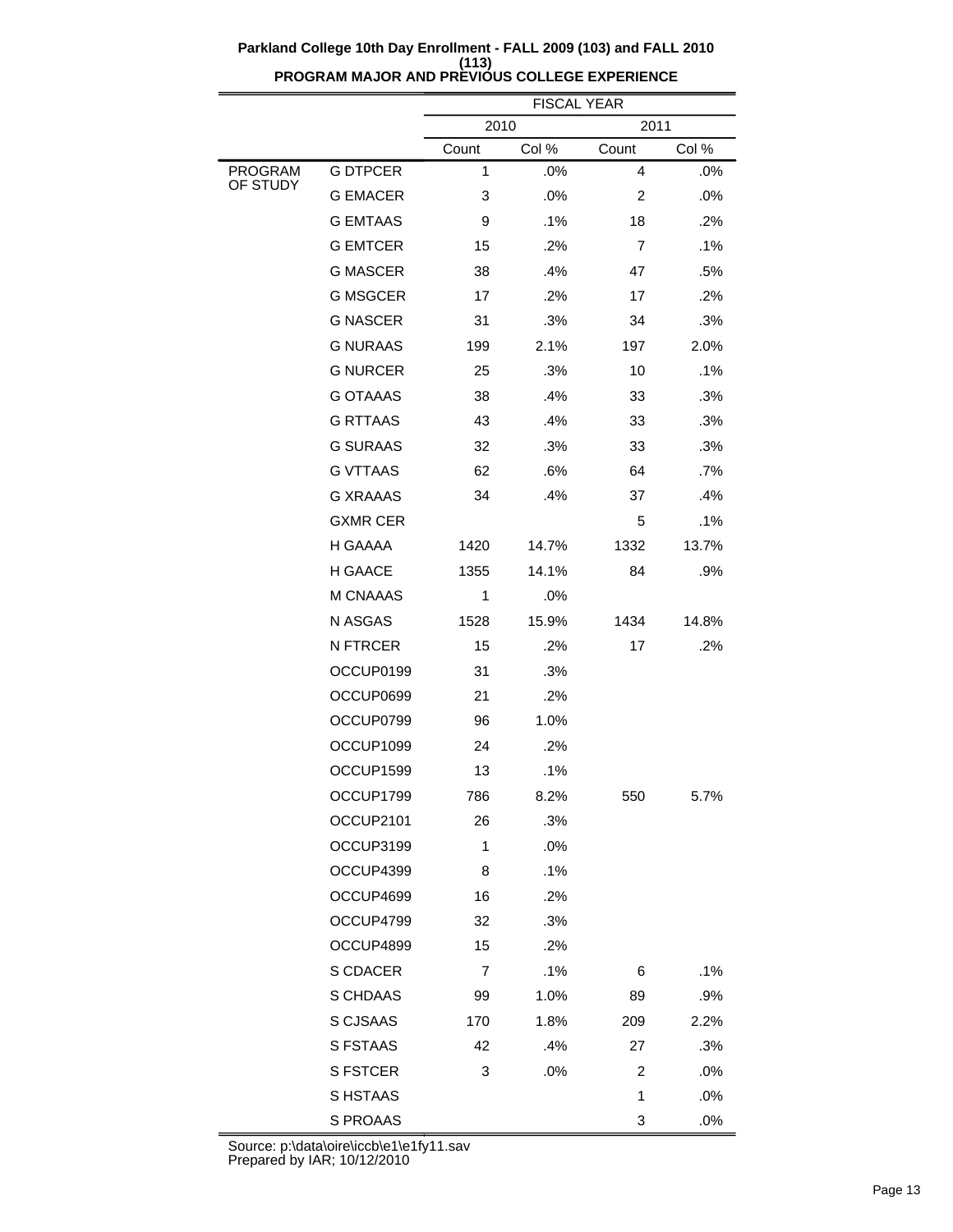|                     |                  | <b>FISCAL YEAR</b>      |       |                  |        |  |
|---------------------|------------------|-------------------------|-------|------------------|--------|--|
|                     |                  | 2010<br>2011            |       |                  |        |  |
|                     |                  | Count                   | Col % | Count            | Col %  |  |
| PROGRAM<br>OF STUDY | <b>T ASPCER</b>  | $\overline{\mathbf{c}}$ | .0%   | $\boldsymbol{2}$ | .0%    |  |
|                     | <b>T CGRCER</b>  | $\overline{2}$          | .0%   | 1                | .0%    |  |
|                     | <b>T CISCER</b>  | $\overline{2}$          | .0%   | 4                | .0%    |  |
|                     | <b>T CMSAAS</b>  | 44                      | .5%   | 47               | .5%    |  |
|                     | <b>T CNAAAS</b>  | 102                     | 1.1%  | 90               | .9%    |  |
|                     | <b>T CPLAAS</b>  | 39                      | .4%   | 42               | .4%    |  |
|                     | <b>T CSMCER</b>  | $\mathbf{1}$            | .0%   | 3                | .0%    |  |
|                     | <b>T CSSAAS</b>  | 1                       | .0%   |                  |        |  |
|                     | <b>T DGMAAS</b>  | 92                      | 1.0%  | 91               | .9%    |  |
|                     | <b>T IPRCER</b>  | $\overline{7}$          | .1%   | 9                | .1%    |  |
|                     | <b>TLINCER</b>   |                         |       | 1                | .0%    |  |
|                     | <b>T MSACER</b>  | 6                       | .1%   |                  |        |  |
|                     | <b>T MSNCER</b>  |                         |       | 1                | .0%    |  |
|                     | <b>T MSOCER</b>  | 4                       | .0%   | 3                | .0%    |  |
|                     | <b>T NETCER</b>  | $\overline{2}$          | .0%   | 3                | .0%    |  |
|                     | <b>T NSSCER</b>  |                         |       | 1                | .0%    |  |
|                     | <b>T OCAAAS</b>  | 82                      | .9%   | 83               | .9%    |  |
|                     | T OCPCER         |                         |       | 5                | .1%    |  |
|                     | <b>T OCTCER</b>  | 6                       | .1%   | 4                | .0%    |  |
|                     | T ODBCER         |                         |       | $\overline{c}$   | .0%    |  |
|                     | T OOSCER         | 4                       | .0%   | $\overline{2}$   | .0%    |  |
|                     | <b>T VGAAAS</b>  | 4                       | .0%   | 1                | .0%    |  |
|                     | <b>TVGWCER</b>   | $\overline{2}$          | .0%   | $\overline{2}$   | .0%    |  |
|                     | <b>T WSDAAS</b>  | $\mathbf{1}$            | .0%   |                  |        |  |
|                     | <b>T WSMCER</b>  | 4                       | .0%   | 8                | .1%    |  |
|                     | VOCSK1600        | 65                      | .7%   |                  |        |  |
|                     | <b>VOCSK1607</b> | 27                      | .3%   |                  |        |  |
|                     | <b>VOCSK1614</b> | 88                      | .9%   |                  |        |  |
|                     | <b>VOCSK1616</b> | 10                      | .1%   |                  |        |  |
|                     | <b>VOCSK1617</b> | $\mathbf{1}$            | .0%   |                  |        |  |
|                     | X CDLCER         | 3                       | .0%   | 4                | .0%    |  |
|                     | Y AB1CE          | 1                       | .0%   |                  |        |  |
|                     | Y AB2CE          | 1                       | .0%   | 12               | $.1\%$ |  |
|                     | Y AB3CE          | 12                      | .1%   | 50               | .5%    |  |
|                     | Y AB4CE          | 20                      | .2%   | 55               | .6%    |  |
|                     | Y ABBCE          |                         |       | 1                | .0%    |  |
|                     | Y AS5CE          | 10                      | .1%   | 30               | .3%    |  |
|                     | Y AS6CE          | 4                       | .0%   | 34               | .3%    |  |
|                     | Y EL1CE          | 13                      | .1%   | 7                | .1%    |  |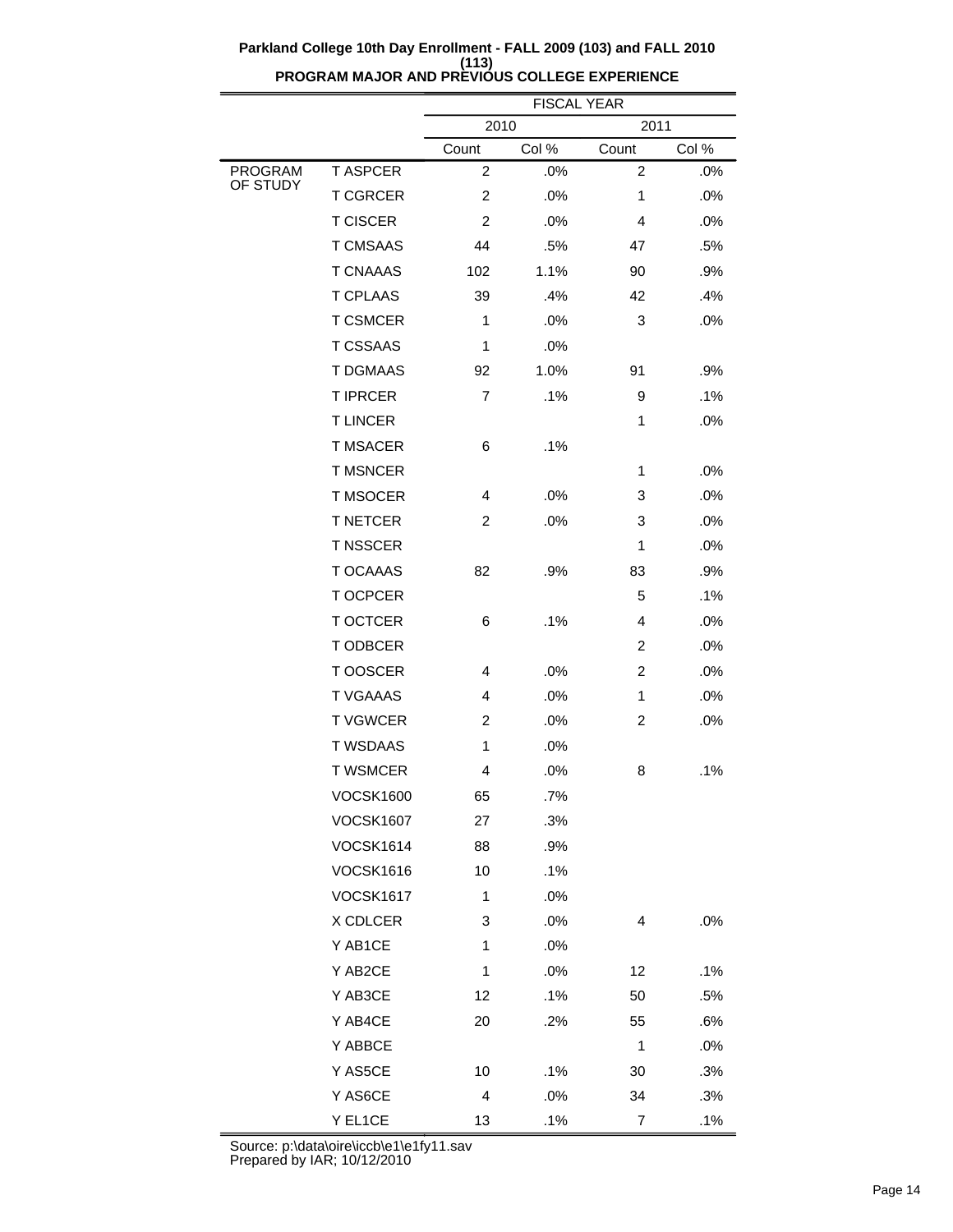|                |          | <b>FISCAL YEAR</b> |        |       |        |  |
|----------------|----------|--------------------|--------|-------|--------|--|
|                |          | 2010               |        | 2011  |        |  |
|                |          | Count              | Col %  | Count | Col %  |  |
| <b>PROGRAM</b> | Y EL2CE  | 46                 | .5%    | 49    | .5%    |  |
| OF STUDY       | Y EL3CE  | 15                 | .2%    | 22    | .2%    |  |
|                | Y EL4CE  | 13                 | .1%    | 38    | .4%    |  |
|                | Y EL5CE  | 9                  | $.1\%$ | 18    | .2%    |  |
|                | Y EL6CE  | 1                  | .0%    | 1     | .0%    |  |
|                | Y ELICE  | 1                  | .0%    |       |        |  |
|                | Y GSUAGS | 957                | 9.9%   | 2796  | 28.8%  |  |
|                | Total    | 9633               | 100.0% | 9715  | 100.0% |  |

Source: p:\data\oire\iccb\e1\e1fy11.sav

Prepared by IAR; 10/12/2010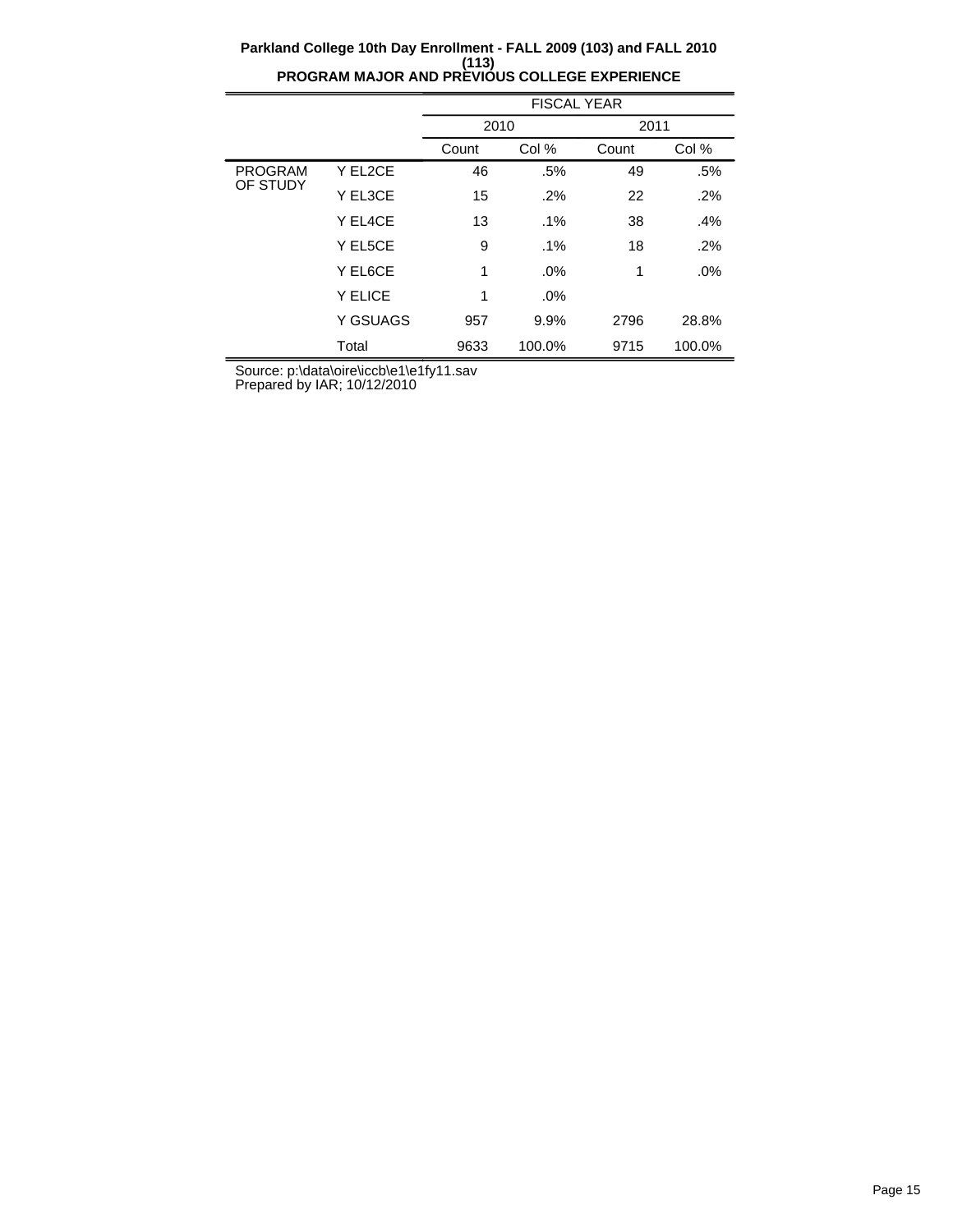|                                |                                                    | <b>FISCAL YEAR</b> |        |              |        |  |
|--------------------------------|----------------------------------------------------|--------------------|--------|--------------|--------|--|
|                                |                                                    | 2010<br>2011       |        |              |        |  |
|                                |                                                    | Count              | Col %  | Count        | Col %  |  |
| <b>PREVIOUS</b><br>INSTITUTION | Total                                              | 1211               | 100.0% | 402          | 100.0% |  |
| ATTENDED                       | Unknown Institution                                |                    |        | $\mathbf{1}$ | $.2\%$ |  |
|                                | <b>Black Hawk College-East</b>                     | 5                  | .4%    | 1            | .2%    |  |
|                                | <b>Black Hawk College-Quad</b><br>Cities           | 3                  | .2%    | 2            | .5%    |  |
|                                | <b>Blackburn College</b>                           | 1                  | .1%    | 1            | .2%    |  |
|                                | <b>Bradley University</b>                          | 3                  | .2%    | 2            | .5%    |  |
|                                | Carl Sandburg College                              | $\overline{2}$     | .2%    | 1            | .2%    |  |
|                                | Chicago State University                           | 1                  | $.1\%$ |              |        |  |
|                                | College of DuPage                                  | 10                 | .8%    | 11           | 2.7%   |  |
|                                | College of Lake County                             | 11                 | .9%    | 3            | .7%    |  |
|                                | College of St. Francis                             | 1                  | .1%    |              |        |  |
|                                | Columbia College                                   | 7                  | .6%    | 1            | .2%    |  |
|                                | Danville Area Community<br>College                 | 48                 | 4.0%   | 20           | 5.0%   |  |
|                                | DePaul University                                  | 3                  | .2%    |              |        |  |
|                                | DeVry Institute of<br>Technology - Lombard         | 1                  | .1%    | $\mathbf{1}$ | .2%    |  |
|                                | East-West University                               | 1                  | .1%    |              |        |  |
|                                | Eastern Illinois University                        | 33                 | 2.7%   | 8            | 2.0%   |  |
|                                | <b>Elgin Community College</b>                     | 3                  | .2%    | $\mathbf{1}$ | .2%    |  |
|                                | <b>Elmhurst College</b>                            | 3                  | .2%    |              |        |  |
|                                | Eureka College                                     | 1                  | .1%    | 1            | .2%    |  |
|                                | Greenville College                                 | 1                  | .1%    | $\mathbf{1}$ | .2%    |  |
|                                | Harold Washington<br>College (Loop College)        | 6                  | .5%    |              |        |  |
|                                | Harry S Truman College                             | 4                  | .3%    |              |        |  |
|                                | <b>Heartland Community</b><br>College              |                    |        | 21           | 5.2%   |  |
|                                | <b>Highland Community</b><br>College               | 5                  | .4%    | 2            | .5%    |  |
|                                | Illinois Central College                           | 16                 | 1.3%   | 11           | 2.7%   |  |
|                                | <b>Illinois College</b>                            | 1                  | .1%    | 1            | .2%    |  |
|                                | <b>Illinois State University</b>                   | 30                 | 2.5%   | 4            | 1.0%   |  |
|                                | <b>Illinois Valley Community</b><br>College        | 5                  | .4%    | 4            | 1.0%   |  |
|                                | Illinois Wesleyan<br>University                    | 5                  | .4%    | 3            | $.7\%$ |  |
|                                | International Academy of<br>Merchandise and Design | 1                  | .1%    |              |        |  |
|                                | John A. Logan College                              | 8                  | .7%    | 6            | 1.5%   |  |
|                                | John Wood Community<br>College                     | 4                  | .3%    | 2            | .5%    |  |
|                                | Joliet Junior College                              | 11                 | .9%    | 11           | 2.7%   |  |
|                                | Judson College                                     |                    |        | 1            | .2%    |  |

Source: p:\data\oire\iccb\e1\e1fy11.sav Prepared by IAR; 10/12/2010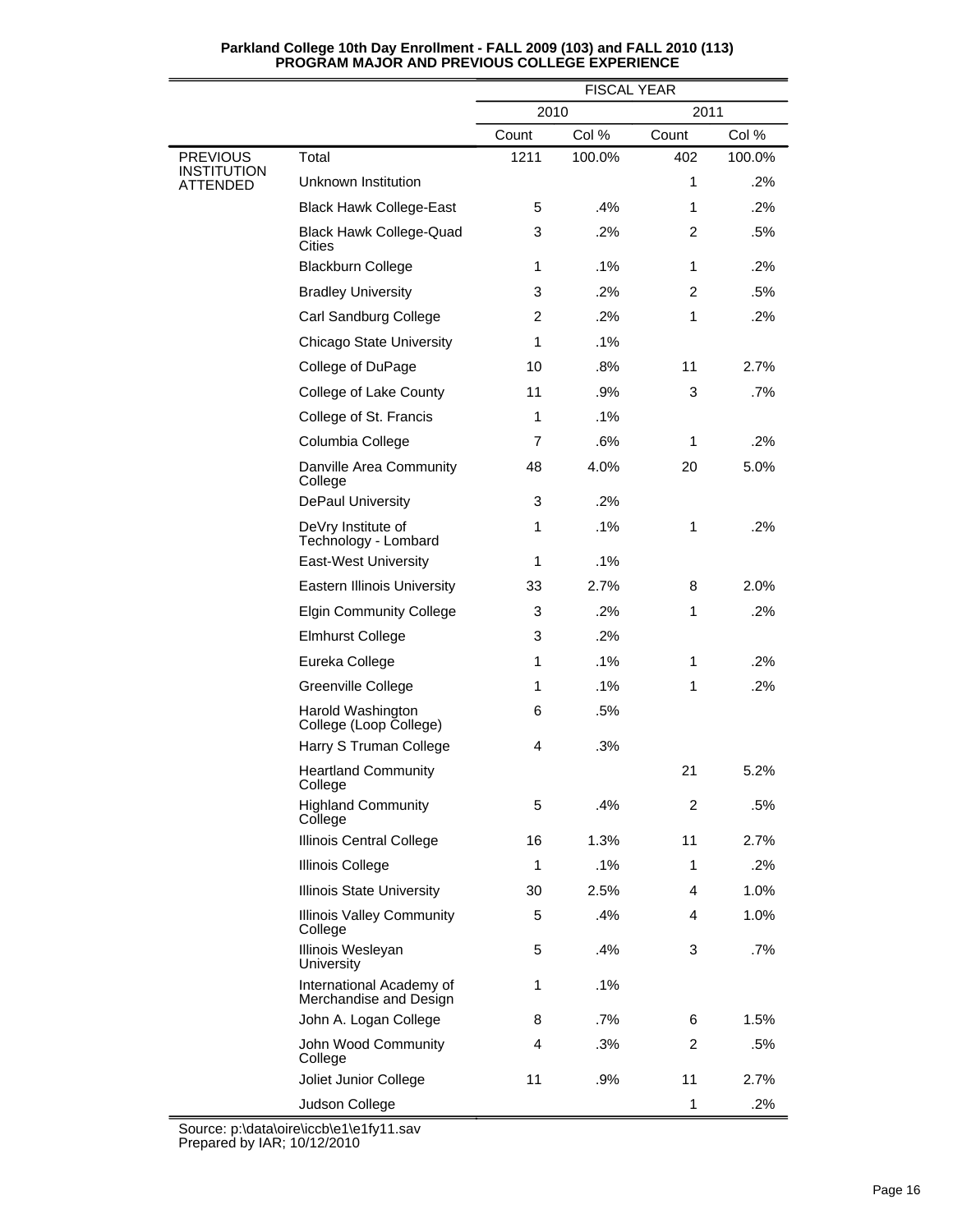|                                       |                                          | <b>FISCAL YEAR</b> |        |                |       |  |
|---------------------------------------|------------------------------------------|--------------------|--------|----------------|-------|--|
|                                       |                                          | 2010<br>2011       |        |                |       |  |
|                                       |                                          | Count              | Col %  | Count          | Col % |  |
| <b>PREVIOUS</b><br><b>INSTITUTION</b> | Kankakee Community<br>College            | 27                 | 2.2%   | 15             | 3.7%  |  |
| ATTENDED                              | Kaskaskia College                        | 6                  | .5%    | $\overline{2}$ | .5%   |  |
|                                       | Kennedy-King College                     | 4                  | .3%    | $\overline{2}$ | .5%   |  |
|                                       | Kishwaukee College                       | 6                  | .5%    | 3              | .7%   |  |
|                                       | Lake Land College                        | 40                 | 3.3%   | 23             | 5.7%  |  |
|                                       | Lewis & Clark Community<br>College       | $\overline{4}$     | .3%    | $\mathbf{1}$   | .2%   |  |
|                                       | Lewis University                         | 1                  | .1%    |                |       |  |
|                                       | Lincoln Christian College                | 4                  | .3%    | 1              | .2%   |  |
|                                       | Lincoln College                          | 11                 | .9%    | 4              | 1.0%  |  |
|                                       | <b>Lincoln Land Community</b><br>College | 16                 | 1.3%   | $\overline{2}$ | .5%   |  |
|                                       | Lincoln Trail College                    | 6                  | .5%    | $\overline{2}$ | .5%   |  |
|                                       | MacMurray College                        | 2                  | .2%    | $\overline{2}$ | .5%   |  |
|                                       | Malcolm X College                        | 2                  | .2%    | 1              | .2%   |  |
|                                       | <b>McHenry County College</b>            | 5                  | .4%    | $\mathbf{1}$   | .2%   |  |
|                                       | <b>Metropolitan Business</b><br>College  | 1                  | .1%    |                |       |  |
|                                       | Midstate College                         | $\overline{2}$     | .2%    |                |       |  |
|                                       | <b>Millikin University</b>               | 8                  | .7%    | $\overline{2}$ | .5%   |  |
|                                       | Monmouth College                         | $\overline{2}$     | .2%    |                |       |  |
|                                       | Moraine Valley Comm.<br>College          | 6                  | .5%    | 8              | 2.0%  |  |
|                                       | Morton College                           | 2                  | $.2\%$ |                |       |  |
|                                       | North Central College                    | 3                  | .2%    |                |       |  |
|                                       | North Park Coll. & Theol.<br>Seminary    | 1                  | .1%    | $\mathbf{1}$   | .2%   |  |
|                                       | Northeastern Illinois<br>University      | 2                  | .2%    | 3              | .7%   |  |
|                                       | Northern Illinois University             | 13                 | 1.1%   | 5              | 1.2%  |  |
|                                       | Northwestern Bus, Col.<br>Chicago        | 1                  | $.1\%$ |                |       |  |
|                                       | Northwestern University                  | 1                  | $.1\%$ |                |       |  |
|                                       | Oakton Community<br>College              | 11                 | .9%    | 3              | .7%   |  |
|                                       | Olive-Harvey College                     | 7                  | .6%    | 1              | .2%   |  |
|                                       | Olivet Nazarene College                  | 1                  | .1%    | 2              | .5%   |  |
|                                       | <b>Olney Central College</b>             | 7                  | .6%    | 1              | .2%   |  |
|                                       | Prairie State College                    | 10                 | .8%    | 2              | .5%   |  |
|                                       | Rend Lake College                        | 4                  | .3%    | 2              | .5%   |  |
|                                       | Richard J. Daley College                 | 5                  | .4%    | 3              | .7%   |  |
|                                       | <b>Richland Community</b><br>College     | 31                 | 2.6%   | 7              | 1.7%  |  |
|                                       | <b>Robert Morris College</b>             | 3                  | .2%    | 3              | .7%   |  |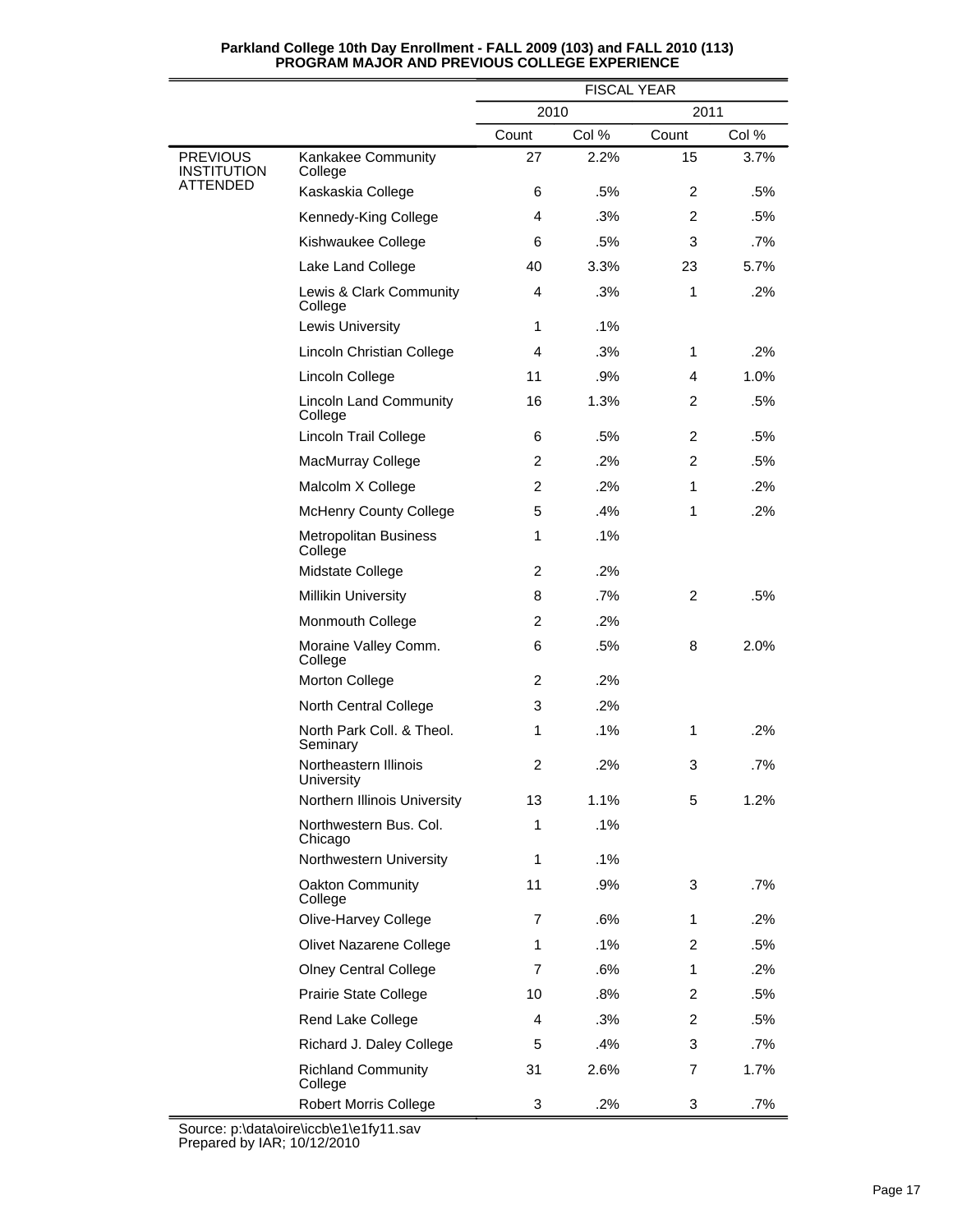|                                |                                                                 | <b>FISCAL YEAR</b> |        |                |        |  |
|--------------------------------|-----------------------------------------------------------------|--------------------|--------|----------------|--------|--|
|                                |                                                                 | 2010               |        | 2011           |        |  |
|                                |                                                                 | Count              | Col %  | Count          | Col %  |  |
| <b>PREVIOUS</b>                | Rock Valley College                                             | 2                  | .2%    | 4              | 1.0%   |  |
| <b>INSTITUTION</b><br>ATTENDED | Sauk Valley Community<br>College                                | $\overline{c}$     | .2%    | $\overline{2}$ | .5%    |  |
|                                | School of the Art Institute<br>of Chi                           | $\overline{2}$     | .2%    |                |        |  |
|                                | <b>Shawnee Community</b><br>College                             |                    |        | 1              | .2%    |  |
|                                | SIU Carbondale                                                  | 30                 | 2.5%   | 13             | 3.2%   |  |
|                                | <b>SIU Edwardsville</b>                                         | 7                  | .6%    | 4              | 1.0%   |  |
|                                | South Suburban College<br>of Cook County (Thornton<br>Community | $\overline{7}$     | .6%    | 1              | .2%    |  |
|                                | Southeastern Illinois<br>College                                | $\mathbf{1}$       | .1%    | 2              | .5%    |  |
|                                | Southwestern Illinois<br>College                                | 5                  | .4%    | $\overline{2}$ | .5%    |  |
|                                | Spoon River College                                             | 1                  | .1%    | 1              | .2%    |  |
|                                | St. Xavier College                                              | 2                  | .2%    |                |        |  |
|                                | <b>Trinity Christian College</b>                                | $\mathbf{1}$       | .1%    |                |        |  |
|                                | <b>Triton College</b>                                           | 5                  | .4%    | 7              | 1.7%   |  |
|                                | U of I - Chicago                                                | 6                  | .5%    | 3              | .7%    |  |
|                                | U of I - Springfield                                            | 7                  | .6%    |                |        |  |
|                                | U of I - Urbana                                                 | 277                | 22.9%  | 70             | 17.4%  |  |
|                                | University of Chicago                                           | $\mathbf{1}$       | .1%    |                |        |  |
|                                | <b>Waubonsee Community</b><br>College                           | 3                  | .2%    | 2              | .5%    |  |
|                                | <b>Western Illinois University</b>                              | 7                  | .6%    | 1              | .2%    |  |
|                                | Wilbur Wright College                                           | 2                  | .2%    | 2              | .5%    |  |
|                                | William Rainey Harper<br>College                                | 10                 | .8%    | $\overline{2}$ | .5%    |  |
|                                | Out of State Institution                                        | 344                | 28.4%  | 62             | 15.4%  |  |
| TYPE OF                        | Unknown Institution Type                                        | 344                | 28.4%  | 63             | 15.7%  |  |
| <b>INSTITUTION</b><br>ATTENDED | <b>Private Junior Colleges</b>                                  | 17                 | 1.4%   | 7              | 1.7%   |  |
|                                | Private Universities/Co                                         | 59                 | 4.9%   | 20             | 5.0%   |  |
|                                | <b>Public Community Colleg</b>                                  | 378                | 31.2%  | 201            | 50.0%  |  |
|                                | <b>Public Universities</b>                                      | 413                | 34.1%  | 111            | 27.6%  |  |
|                                | Total                                                           | 1211               | 100.0% | 402            | 100.0% |  |